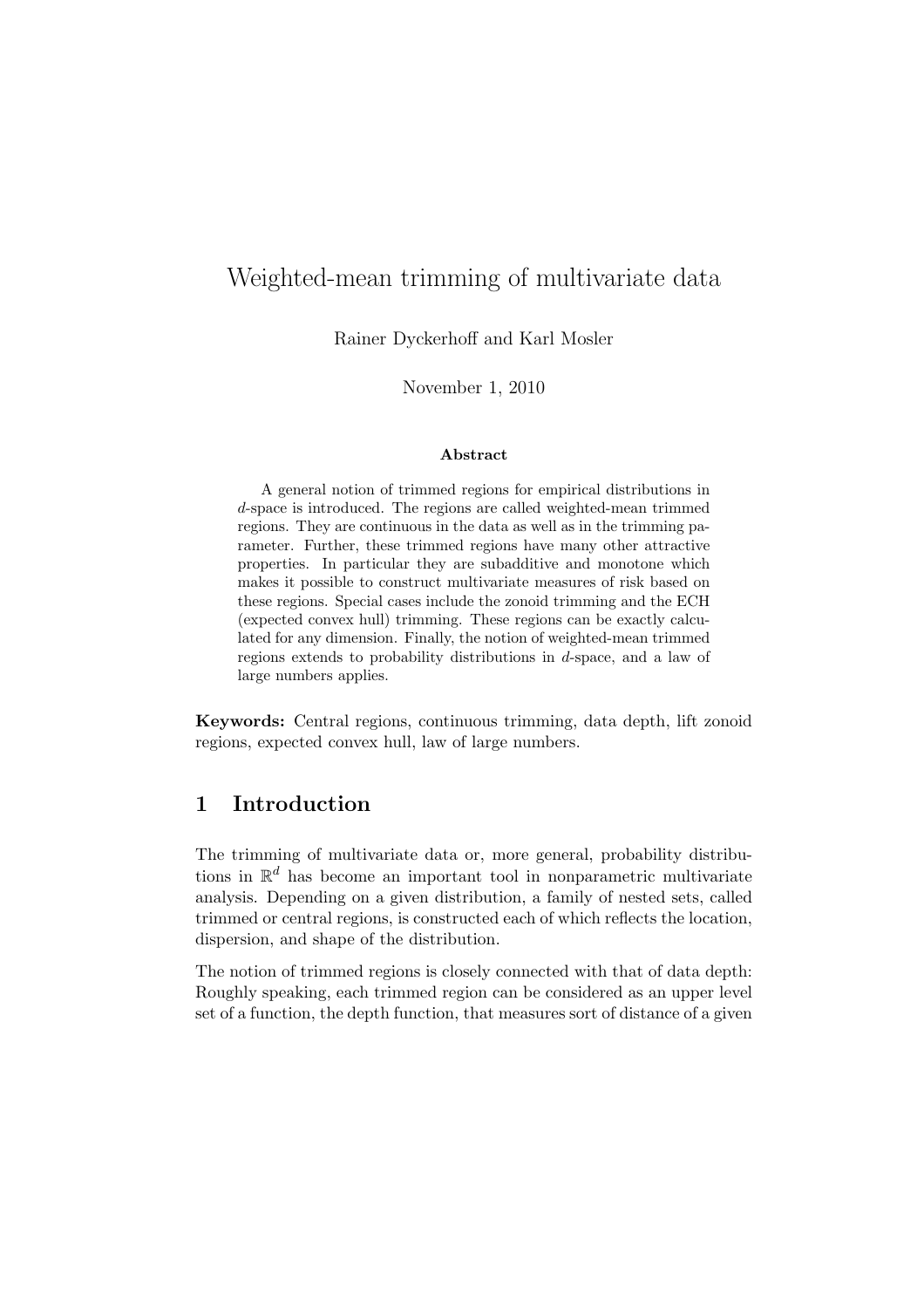point in  $\mathbb{R}^d$  from a central point of the distribution, where the function takes its maximum.

Many special notions of data depth and trimmed regions have been proposed in the literature, among them the Mahalanobis depth, the halfspace depth, the simplicial depth, and the zonoid depth; for recent surveys, see Serfling (2006), Cascos (2009). Applications include multivariate data analysis (Liu et al., 1999), classification (Mosler and Hoberg, 2006), tests for multivariate location and scale (Dyckerhoff, 2002), and risk measurement (Cascos and Molchanov, 2007). For a general definition of data depth, see, e.g., Zuo and Serfling (2000a), Dyckerhoff (2004).

A general definition of trimmed regions is the following (see e.g. Zuo and Serfling (2000b), Mosler (2002), Dyckerhoff (2004)).

**Definition 1** (Trimmed regions). Given an interval I in  $\mathbb{R}$ , a family of trimmed regions provides, for each set of data  $\{x_1, \ldots, x_n\} \in \mathbb{R}^d$  and  $\alpha \in I$ , a set  $D_{\alpha}(x_1,\ldots,x_n) \subset \mathbb{R}^d$  such that:

- **T1** (Convex body)  $D_{\alpha}(x_1, \ldots, x_n)$  is convex, closed, and bounded.
- **T2** (Nested) The mapping  $\alpha \mapsto D_{\alpha}(x_1, \ldots, x_n)$  is decreasing, i.e.  $\alpha < \beta$ implies  $D_{\beta}(x_1,\ldots,x_n) \subset D_{\alpha}(x_1,\ldots,x_n)$ .
- **T3** (Affine equivariant) The mapping  $(x_1, \ldots, x_n) \mapsto D_\alpha(x_1, \ldots, x_n)$  is affine equivariant.

From here on, I will always denote an interval that constitutes the domain of the trimming parameter  $\alpha$ . In most applications I will be equal to  $(0, 1]$ , however other choices are possible.

In some notions of trimmed regions convexity is weakened to starshapedness, and affine equivariance to translation-scale equivariance.

For practical use in data analysis, continuity is needed with respect to the data and as well with respect to the parameter:

- **T4** (Continuous in the data) The mapping  $(x_1, \ldots, x_n) \mapsto D_{\alpha}(x_1, \ldots, x_n)$ is continuous in terms of Hausdorff convergence.
- **T5** (Continuous in the parameter) The mapping  $\alpha \mapsto D_{\alpha}(x_1, \ldots, x_n)$  is continuous in terms of Hausdorff convergence.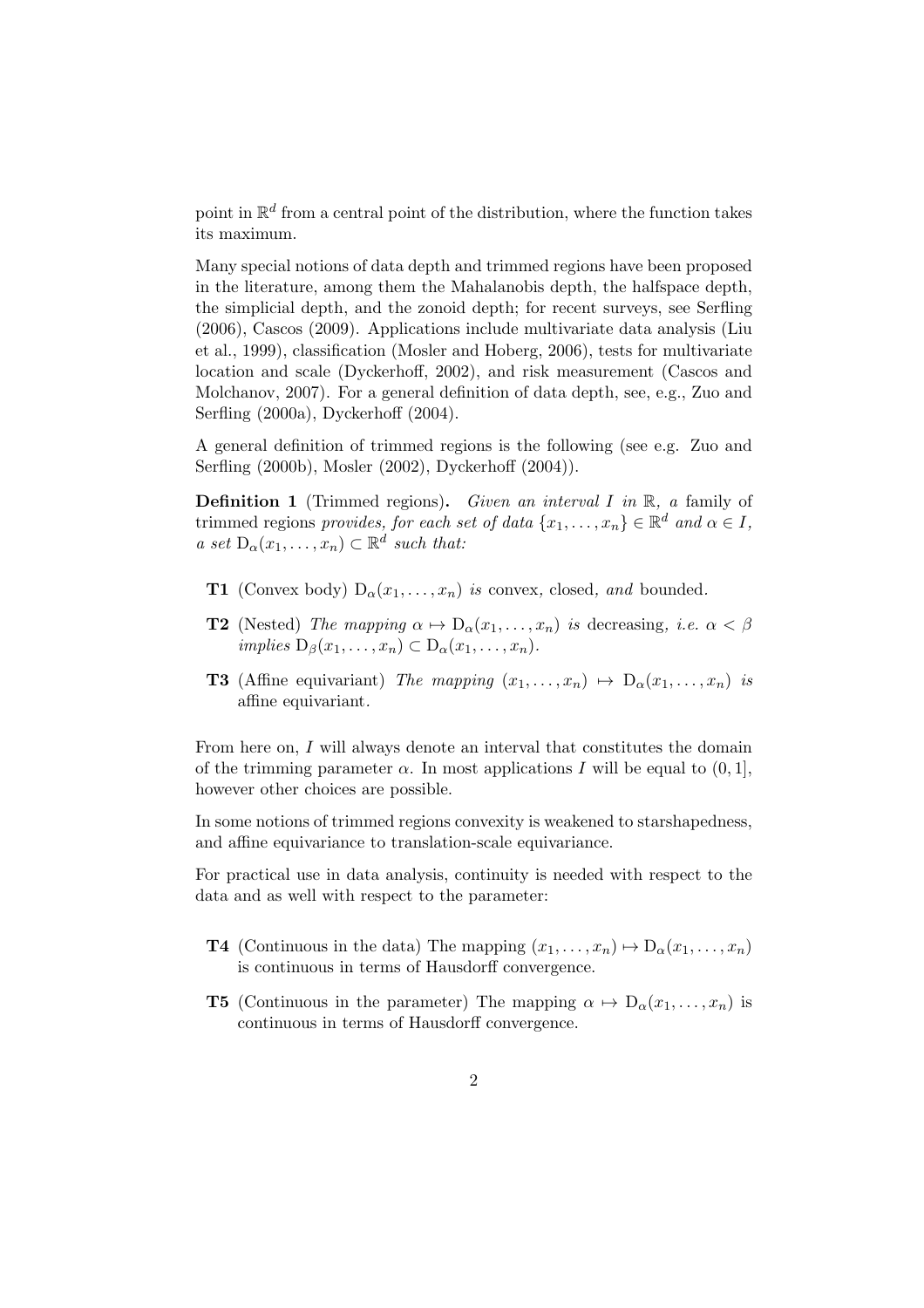Continuity, of course, appears to be a natural postulate, as small deviations in the data should only slightly change the trimmed regions. The same applies for small changes of the depth parameter  $\alpha$ . However, not all popular depth notions are continuous. While, e.g., trimmed regions based on Mahalanobis or zonoid depth are continuous, those based on simplicial depth are not.

In applications to risk measurement two other properties of trimmed regions are important:

T6 (Subadditive in the data)

$$
D_{\alpha}(x_1+y_1,\ldots,x_n+y_n)\subset D_{\alpha}(x_1,\ldots,x_n)\oplus D_{\alpha}(y_1,\ldots,y_n).
$$

**T7** (Monotone in the data) If  $x_i \leq y_i$  holds for all i (in the componentwise ordering of  $\mathbb{R}^d$ ) then

$$
D_{\alpha}(y_1,\ldots,y_n) \subset D_{\alpha}(x_1,\ldots,x_n) \oplus \mathbb{R}^d_+
$$
 and  

$$
D_{\alpha}(x_1,\ldots,x_n) \subset D_{\alpha}(y_1,\ldots,y_n) \oplus \mathbb{R}^d_-,
$$

where  $\oplus$  signifies the Minkowski sum of sets.

They allow for the construction of set-valued measures that are coherent multivariate risk measures (Cascos and Molchanov, 2007). While halfspace regions are neither subadditive nor monotone, e.g. zonoid regions are both. The univariate  $\alpha$ -trimmed zonoid region is a closed interval whose lower extreme is the negative of a popular univariate risk measure, the  $\alpha$ -expected shortfall. Multivariate zonoid regions can be transformed into multivariate risk measures, as well.

This paper provides a general notion of trimmed regions for empirical distributions in d-space which have all the above-mentioned properties  $T1$  to T7. Due to their construction via weighted means of data permutations we will call them weighted-mean trimmed regions. These regions are continuous in the data and in the trimming parameter, as well as subadditive and monotone. Special cases include the zonoid trimming and the ECH (expected convex hull) trimming and other meaningful notions of trimming. The regions can be exactly calculated for any dimension.

Overview of the paper: The definition of weighted-mean trimmed regions is developed in Section 2. Next, in Section 3, the continuity, monotonicity,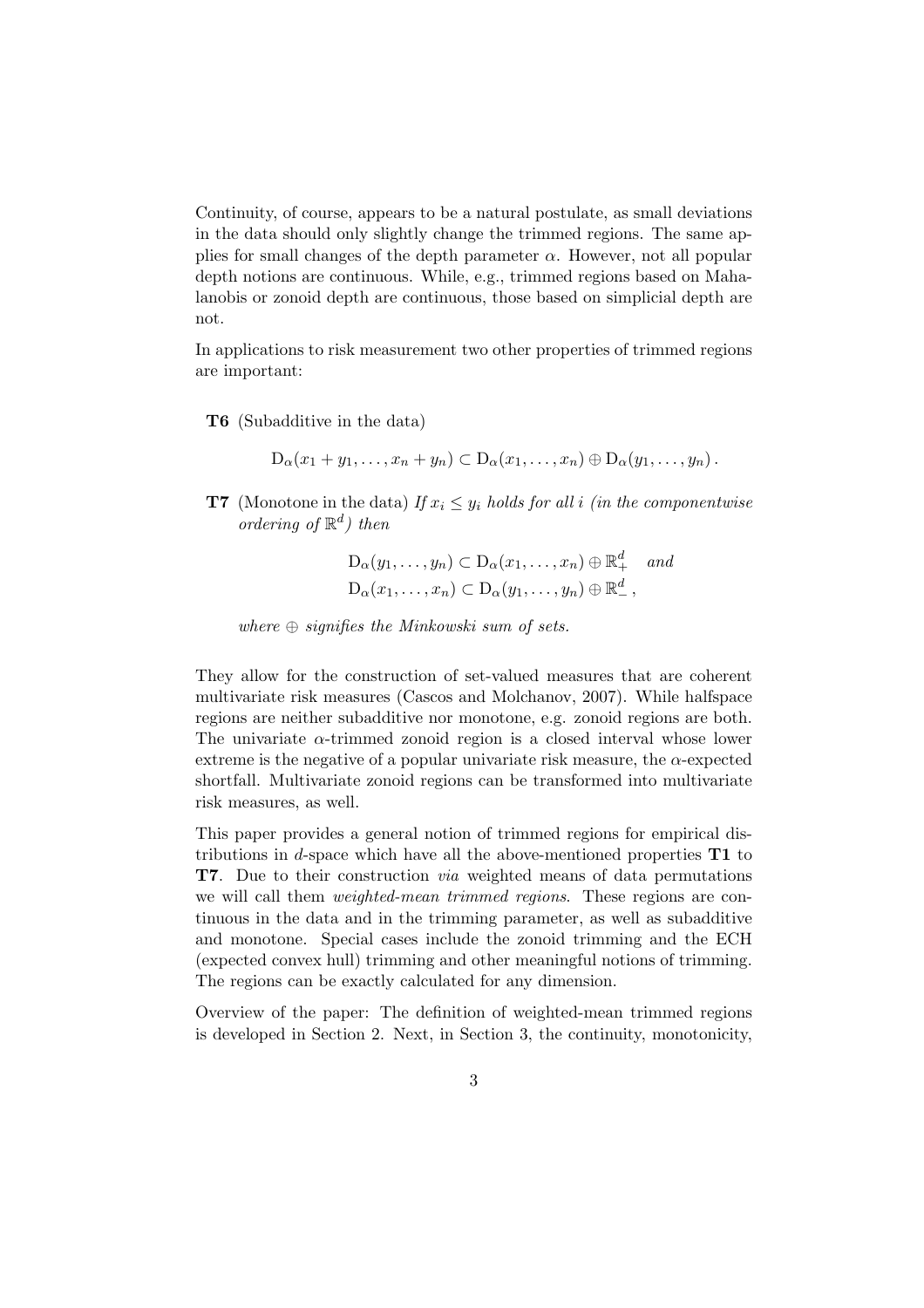and subadditivity of the regions are established as well as the intersection and projection properties. In Section 4 special cases of the new notion are investigated. They contain the zonoid regions, two continuous versions of the ECH regions, and the geometrically trimmed regions. Section 5 extends the notion of weighted-mean trimmings to trimmings of probability distributions on  $\mathbb{R}^d$ . A law of large numbers is proved: Under mild restrictions the trimmed regions of an independent sample converge, almost surely and in Hausdorff metric, to the trimmed regions of the underlying probability distribution. Section 6 concludes with remarks on robustness and computability of the new regions.

Some notation: By  $S^{d-1}$  we denote the  $(d-1)$ -dimensional unit sphere in  $\mathbb{R}^d$ , i.e., the set  $\{x \in \mathbb{R}^d \mid ||x|| = 1\}$ . Every element in  $S^{d-1}$  is interpreted as a direction in  $\mathbb{R}^d$ . For the set of the first *n* integers we use the notation  $N = \{1, \ldots, n\}$ . As usual, the integer part of a real number x is denoted by  $|x|$ .

## 2 A general notion of trimmed regions

Assume that we are given *n* data points  $x_1, \ldots, x_n$  in  $\mathbb{R}^d$ . Our aim is to define a general notion of trimmed regions that satisfies the properties T1 to T7. These regions will be constructed via their support functions (cf. e.g. Rockafellar, 1970). Recall that a closed convex set  $K \subset \mathbb{R}^d$  is uniquely determined by its support function  $h_K : \mathbb{R}^d \to \mathbb{R} \cup \{\infty\},\$ 

$$
h_K(p) = \sup \{ p'x \mid x \in K \}, \ p \in \mathbb{R}^d.
$$

Further, the support function is finite for all  $p \in \mathbb{R}^d$  if and only if K is a convex body, i.e., closed, convex and bounded. For any direction  $p$  in  $\mathbb{R}^d$ , let  $\pi_p$  denote a permutation that orders the values  $p'x_i$  in ascending order,

$$
p'x_{\pi_p(1)} \leq p'x_{\pi_p(2)} \leq \cdots \leq p'x_{\pi_p(n)}.
$$

The permutation  $\pi_{p,x}$  depends on the given data  $x_1, \ldots, x_n$ . For ease of notation, we shall omit the subscript x whenever this is possible and write  $\pi_p$ instead. The permutation is unique if and only if the values  $p'x_i$ ,  $i = 1, \ldots, n$ , are pairwise distinct. The set of directions p for which  $\pi_p$  is not unique will be denoted by

$$
H(x_1,\ldots,x_n) = \left\{ p \in S^{d-1} \mid \text{there are } i \neq j \text{ such that } p'x_i = p'x_j \right\}.
$$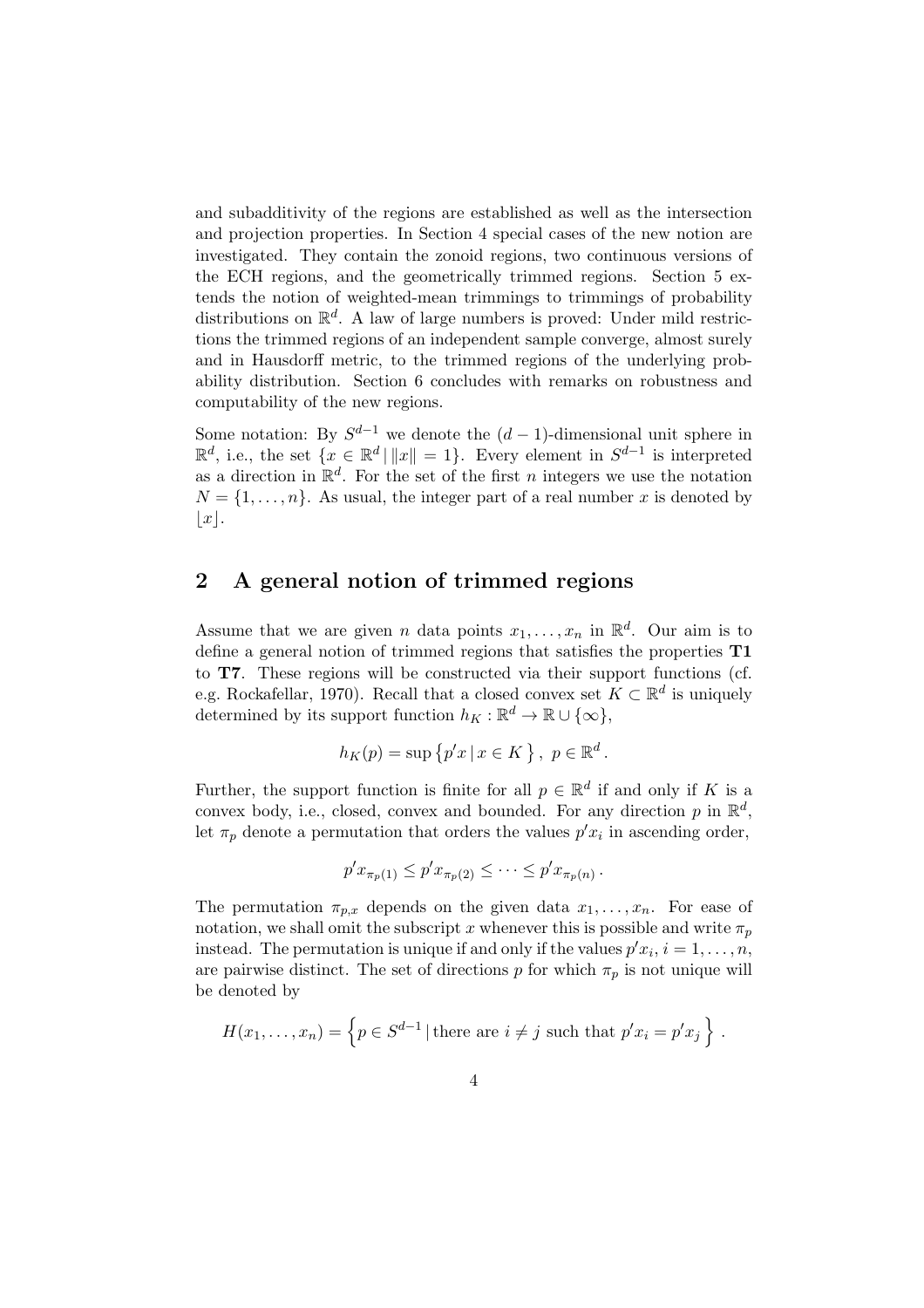In order to define a trimmed region via its support function we consider a function  $h(p)$  that is a weighted average of values  $p'x_i$ ,

$$
h(p) = \sum_{j=1}^{n} w_{j,\alpha} p' x_{\pi_p(j)}, \quad p \in \mathbb{R}^d.
$$
 (1)

Here,  $w_{j,\alpha}, j = 1, \ldots, n, \alpha \in I$ , is a family of weights with

$$
w_{j,\alpha} \ge 0
$$
 for all j,  $\alpha$ ,  $\sum_{j=1}^{n} w_{j,\alpha} = 1$  for all  $\alpha$ .

In the sequel, further restrictions will be imposed on the weights in order to make (1) the support function of a convex body that, in particular, satisfies the above properties T1 to T7.

**Proposition 1** (Support function). The function h in  $(1)$  is the support function of a convex body if the weights  $w_{j,\alpha}$  increase in j.

**Proof:** It is well-known that a function  $h : \mathbb{R}^d \to \mathbb{R}^d$  is the support function of a convex body if and only if it is sublinear, i.e., if the following two conditions hold:

- (*i*) positive homogeneous:  $h(\lambda u) = \lambda h(u)$  for all  $\lambda > 0, u \in \mathbb{R}^d$ ,
- (*ii*) subadditive:  $h(u + v) \leq h(u) + h(v)$  for all  $u, v \in \mathbb{R}^d$ .

It is obvious that h is positive homogeneous. As by assumption  $w_{i,\alpha}$  is increasing in  $j$ , it holds

$$
\sum_{j=1}^{n} w_{j,\alpha} p' x_{\pi_p(j)} \ge \sum_{j=1}^{n} w_{j,\alpha} p' x_{\pi(j)}
$$
 for every permutation  $\pi$ . (2)

Thus,

$$
h(u + v) = \sum_{j=1}^{n} w_{j,\alpha} (u + v)' x_{\pi_{u+v}(j)}
$$
  
= 
$$
\sum_{j=1}^{n} w_{j,\alpha} u' x_{\pi_{u+v}(j)} + \sum_{j=1}^{n} w_{j,\alpha} v' x_{\pi_{u+v}(j)}
$$
  

$$
\leq \sum_{j=1}^{n} w_{j,\alpha} u' x_{\pi_u(j)} + \sum_{j=1}^{n} w_{j,\alpha} v' x_{\pi_v(j)}
$$
  
= 
$$
h(u) + h(v),
$$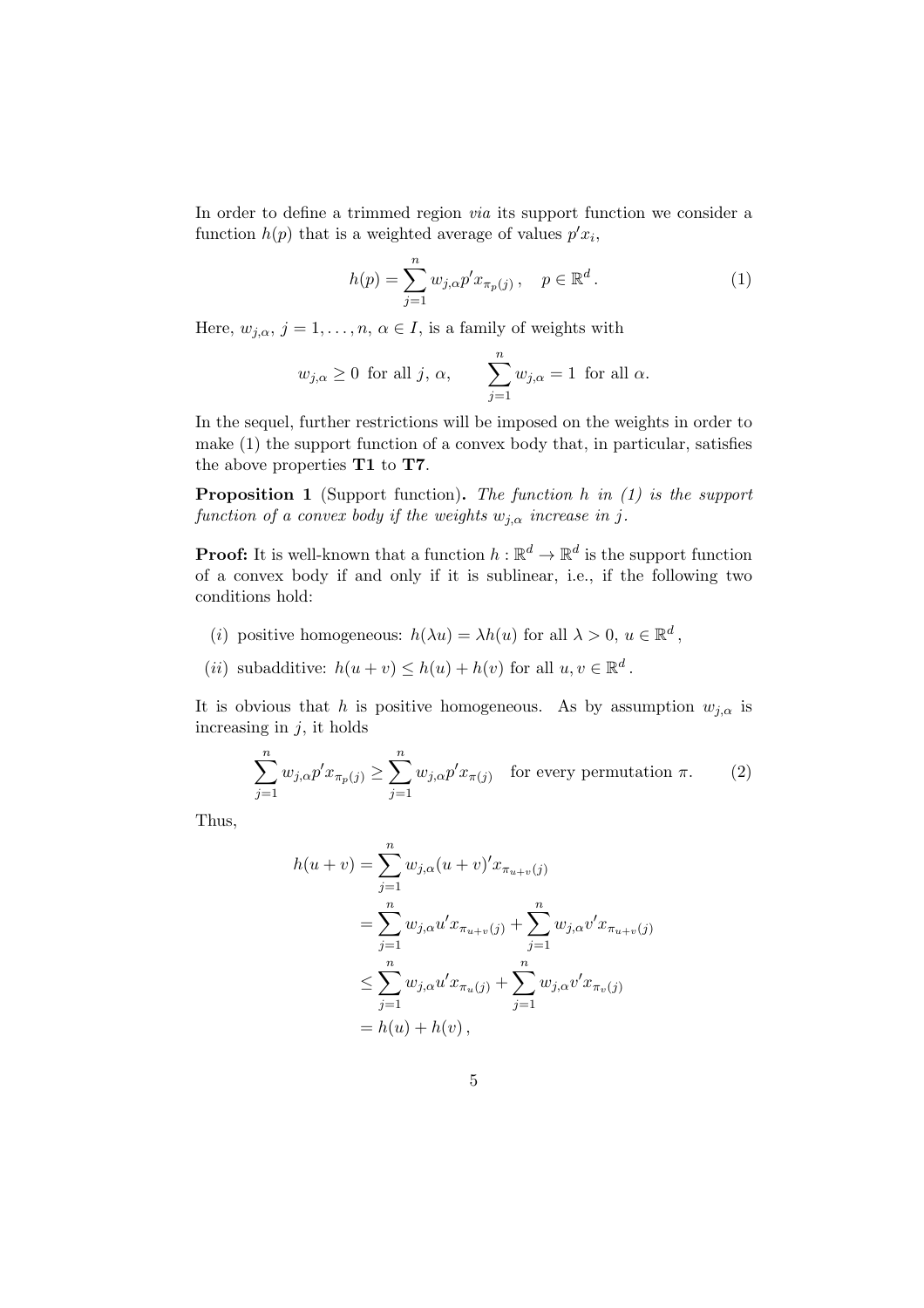i.e., h is subadditive.

Remark: Note that also a converse of Proposition 1 can be shown: If the weights  $w_{i,\alpha}$  are not increasing in j, then there exist  $x_1, \ldots, x_n$  such that the function (1) fails to be subadditive.

Now, we are prepared to introduce the central notion of this article, the weighted-mean trimmed regions.

Definition 2 (Weighted mean trimmed regions). Assume that the weights  $w_{j,\alpha}$  satisfy the following conditions (i) to (iii).

- (i)  $\sum_{j=1}^{n} w_{j,\alpha} = 1, w_{j,\alpha} \ge 0$  for  $j = 1, ..., n, \alpha \in I$ .
- (ii)  $w_{i,\alpha}$  increases in j.
- (*iii*) If  $\alpha < \beta$  then

$$
\sum_{j=1}^{k} w_{j,\alpha} \le \sum_{j=1}^{k} w_{j,\beta}, \quad k = 1, \dots, n. \tag{3}
$$

The unique convex body, whose support function is given by

$$
h_{\mathcal{D}_{\alpha}(x_1,\dots,x_n)}(p) = \sum_{j=1}^n w_{j,\alpha} p' x_{\pi_p(j)}.
$$

is denoted by  $D_{\alpha}(x_1,\ldots,x_n)$  (or in short  $D_{\alpha}$ ). The sets  $D_{\alpha}(x_1,\ldots,x_n)$ ,  $\alpha \in I$ , are called the weighted-mean trimmed regions, in short the WMT regions, of  $x_1, \ldots, x_n$ .

To illustrate these regions, consider the case  $d = 1$ . In this case the weighted mean trimmed regions are given by

$$
D_{\alpha}(x_1,...,x_n) = \left[\sum_{j=1}^n w_{n+1-j,\alpha} x_{(j)}, \sum_{j=1}^n w_{j,\alpha} x_{(j)}\right],
$$

where  $x_{(i)}$  denotes the j-th smallest value of the data points  $x_1, \ldots, x_n$ . Thus, the regions are intervals whose endpoints are given by weighted averages of quantiles. This is closely related to the so-called halfspace trimming (see Tukey, 1975), where, in the univariate case, the trimmed regions are intervals whose endpoints are quantiles of the distribution. However, as the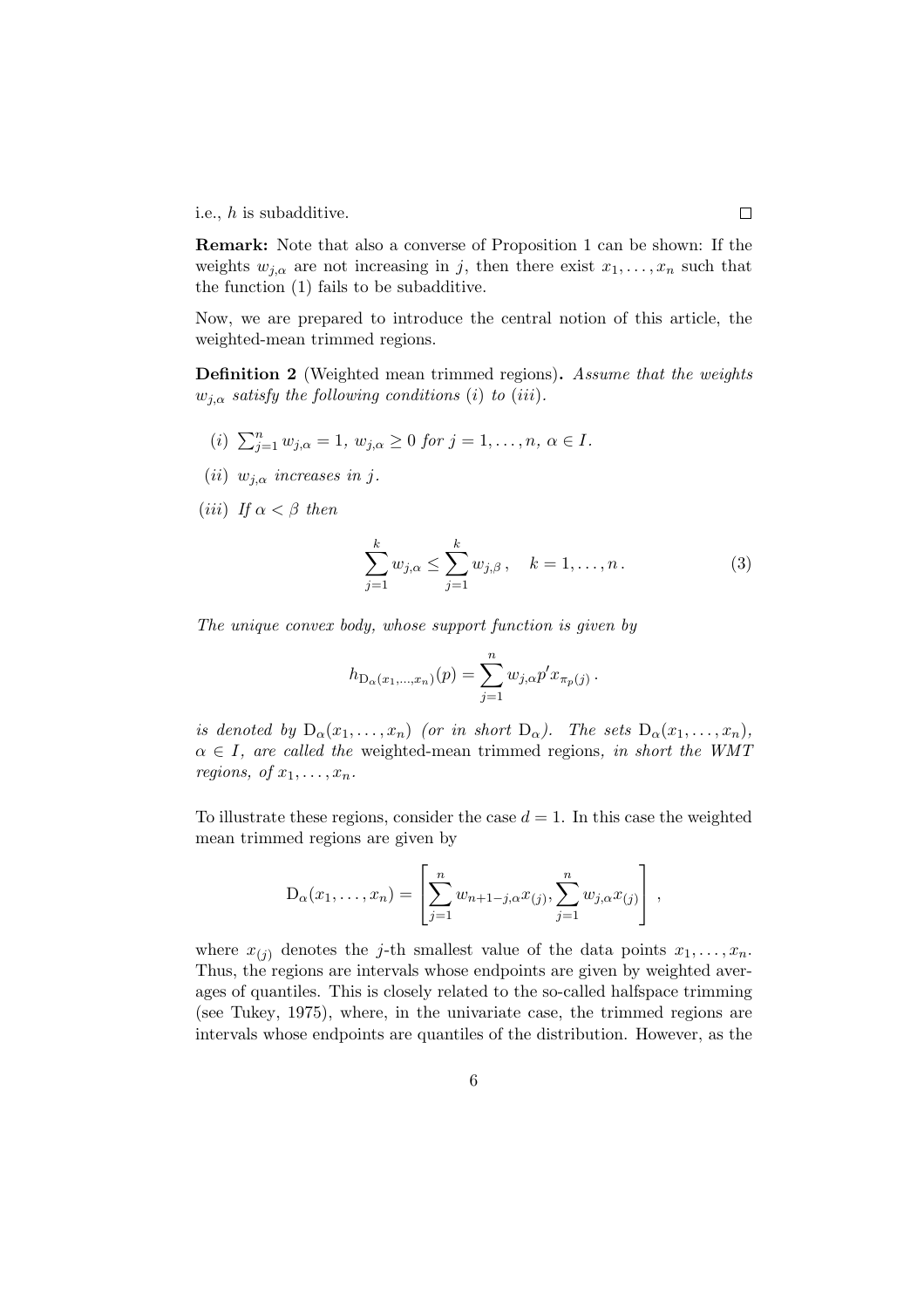WMT weights have to be increasing in  $j$ , the halfspace trimmed regions cannot be represented as WMT regions.

Condition  $(ii)$  is needed to ensure that the function h, defined by (1), is indeed the support function of a convex body.

Condition *(iii)* guarantees that the weighted-mean trimmed regions are nested. This will be shown in Proposition 3 below. Note that condition (*iii*) is equivalent to saying that the vector of weights is increasing with  $\alpha$ in the sense of majorization, see, e.g., Marshall and Olkin (1979).

The next proposition provides representations of  $D_{\alpha}$  and of its set of extreme points.

Proposition 2 (Extreme points of WMT regions). It holds that

$$
D_{\alpha}(x_1,\ldots,x_n) = conv \left\{ \sum_{j=1}^n w_{j,\alpha} x_{\sigma(j)} \middle| \sigma \text{ permutation of } \{1,\ldots,n\} \right\} . (4)
$$

The set of extreme points of  $D_{\alpha}$  is given by

$$
Ext(D_{\alpha}(x_1,\ldots,x_n)) = \left\{\sum_{j=1}^n w_{j,\alpha} x_{\pi_p(j)} \middle| p \in S^{d-1} \setminus H(x_1,\ldots,x_n)\right\}.
$$
 (5)

**Proof:** Denote the right-hand side of  $(4)$  by C. The support function of C is

$$
h_C(p) = \max_{\sigma} p' \sum_{j=1}^n w_{j,\alpha} x_{\sigma(j)} = \max_{\sigma} \sum_{j=1}^n w_{j,\alpha} p' x_{\sigma(j)}
$$

$$
= \sum_{j=1}^n w_{j,\alpha} p' x_{\pi_p(j)} = h_{D_{\alpha}(x_1,...,x_n)}(p)
$$

due to the inequality (2). From this follows equation (4).

To prove  $(5)$ , observe that  $x_0$  is an extreme point if and only if there exists a direction  $p \in S^{d-1}$  such that the equation

$$
p'x = h_{D_{\alpha}}(p), \quad x \in D_{\alpha}, \tag{6}
$$

has the unique solution  $x_0$ ; see e.g., Dyckerhoff (2000). Obviously, for  $p \in$  $S^{d-1}\setminus H$  the unique solution of (6) is given by  $\sum_{j=1}^{n} w_{j,\alpha} x_{\pi_p(j)}$ . Hence, (5) follows.  $\Box$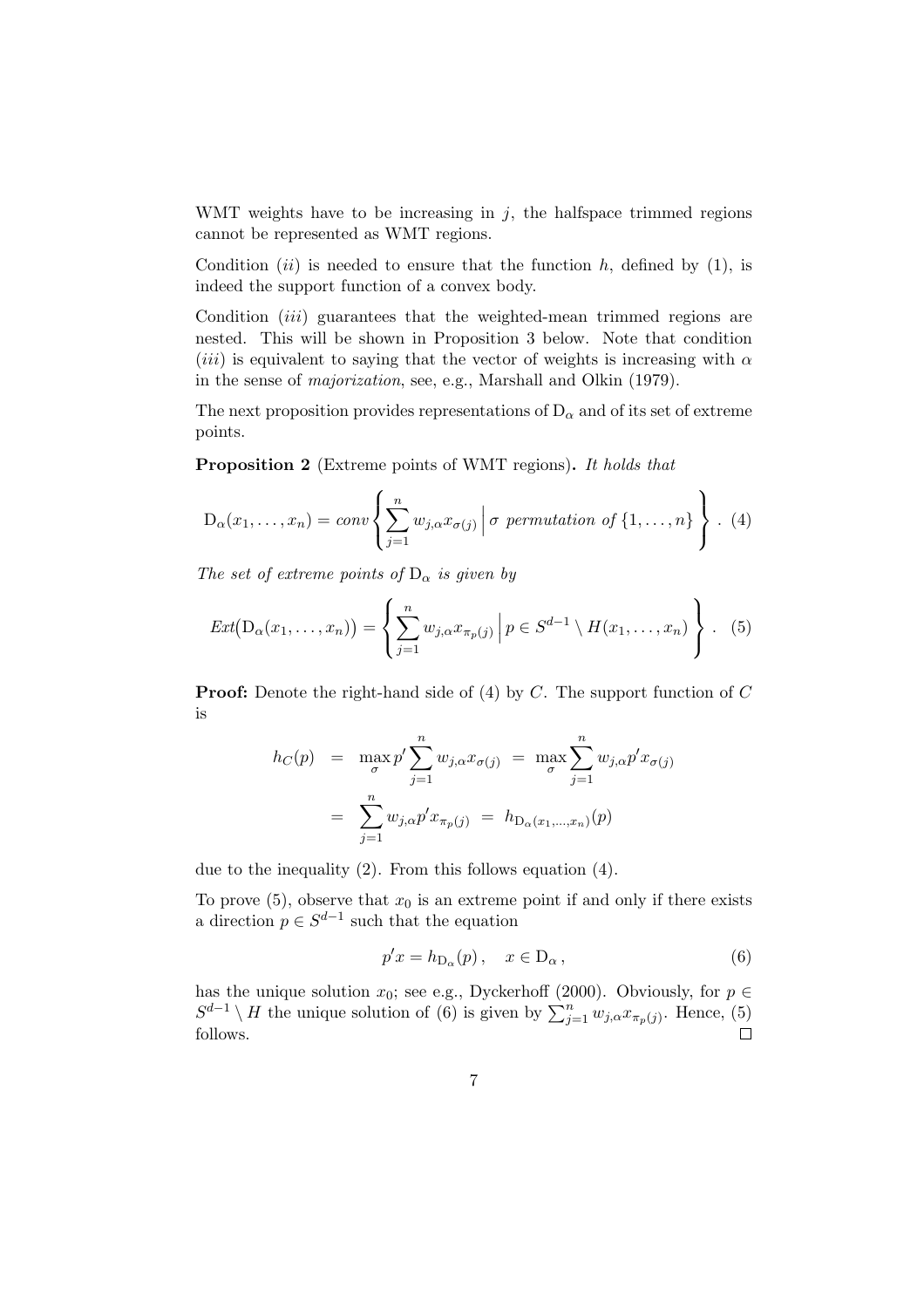The first part of the preceding proposition shows that the trimmed regions can be represented as the convex hull of  $n!$  points. Of course this is computationally intractable even for moderate values of  $n$ . However, the second part of the proposition shows that for computing the extreme points only those permutations have to be considered that are induced by a direction p. In fact, there are efficient algorithms to compute the trimmed regions, see Dyckerhoff (2000) and Cascos (2007) for the bivariate case and Mosler et al. (2009) and Bazovkin and Mosler (2010) for the general case.

For any  $x_1, \ldots, x_n$  and any  $\alpha \in I$ ,  $D_{\alpha}(x_1, \ldots, x_n)$  is bounded, closed and convex and, thus, satisfies T1.

Trimmed regions must decrease in the parameter. The next proposition shows that, due to condition  $(iii)$  in Definition 2, they are in fact nested.

**Proposition 3** (Nestedness). The WMT regions  $D_{\alpha}$  satisfy **T2**, i.e.,  $\alpha < \beta$ implies  $D_\beta(x_1,\ldots,x_n) \subset D_\alpha(x_1,\ldots,x_n)$ .

**Proof:** Let  $\alpha < \beta$ . First, note that  $D_{\beta}(x_1, \ldots, x_n) \subset D_{\alpha}(x_1, \ldots, x_n)$  holds for all  $x_1, \ldots, x_n \in \mathbb{R}^d$  if and only if the corresponding support functions are ordered in the same way, i.e., if  $h_{\mathcal{D}_{\beta}(x_1,\dots,x_n)}(p) \leq h_{\mathcal{D}_{\alpha}(x_1,\dots,x_n)}(p)$  for every  $p$ and  $x_1, \ldots, x_n \in \mathbb{R}^d$ . The latter condition is equivalent to

$$
\sum_{j=1}^{n} w_{j,\beta} p' x_{\pi_p(j)} \leq \sum_{j=1}^{n} w_{j,\alpha} p' x_{\pi_p(j)} \quad \text{for every } p \text{ and } x_1, \dots, x_n \in \mathbb{R}^d. \tag{7}
$$

After  $(i)$  and  $(iii)$  in Definition 2 we have

$$
\sum_{j=1}^{k} w_{j,\alpha}(p' x_{\pi_p(k)} - p' x_{\pi_p(k+1)})
$$
\n
$$
\geq \sum_{j=1}^{k} w_{j,\beta}(p' x_{\pi_p(k)} - p' x_{\pi_p(k+1)}) \quad \text{for } k = 1, \dots, n-1 \quad (8)
$$

and

$$
\sum_{j=1}^{n} w_{j,\alpha} p' x_{\pi_p(n)} = \sum_{j=1}^{n} w_{j,\beta} p' x_{\pi_p(n)}, \qquad (9)
$$

where both terms in the last equation equal  $p' x_{\pi_p(n)}$ . Now, adding the rightand left-hand sides of (8) and (9) we obtain (7).  $\Box$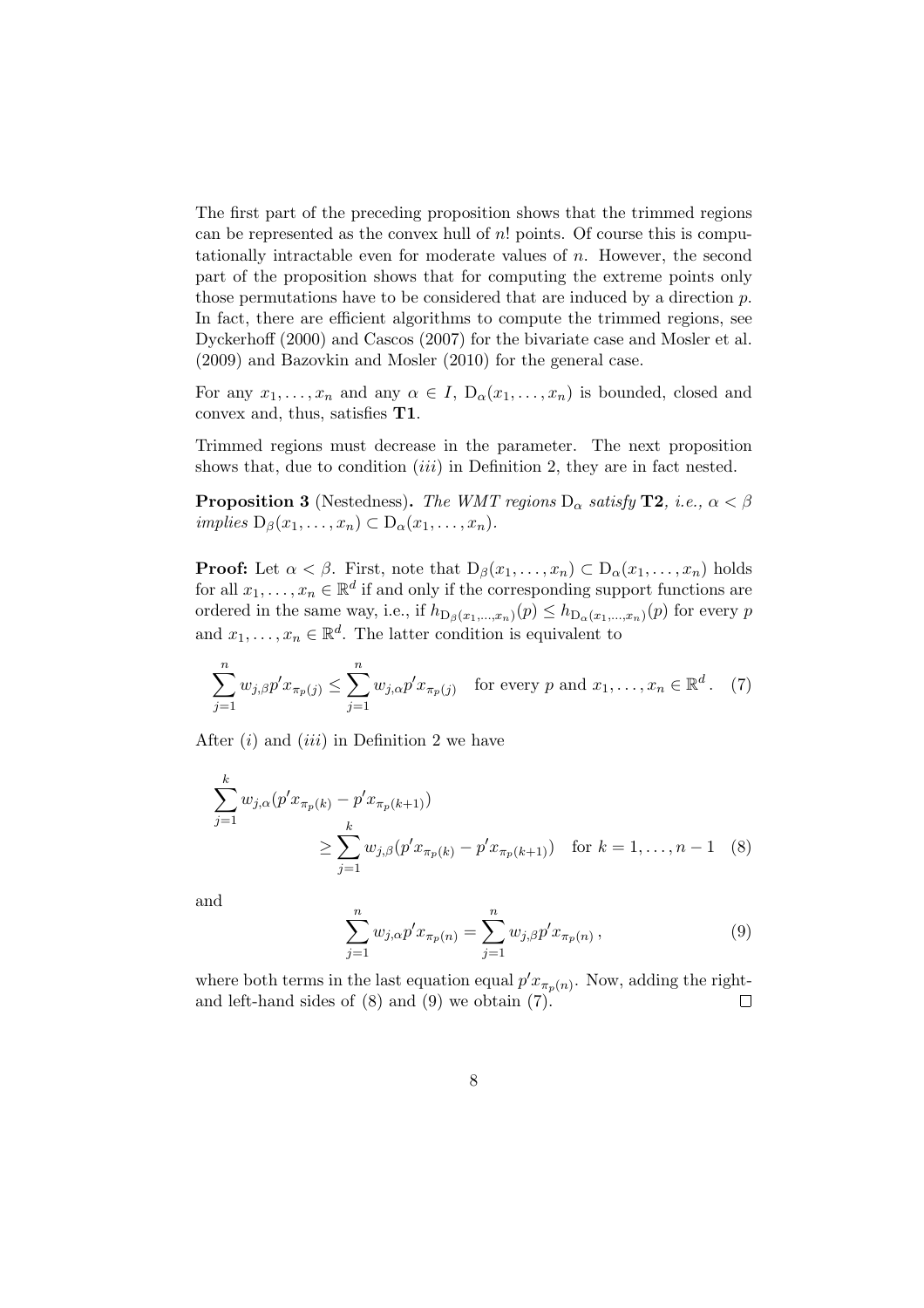**Proposition 4** (Affine equivariance). The WMT regions  $D_{\alpha}$  satisfy **T3**, *i.e.*, for every matrix  $A \in \mathbb{R}^{m \times d}$  and every  $b \in \mathbb{R}^d$  it holds

$$
D_{\alpha}(Ax_1 + b, \ldots, Ax_n + b) = AD_{\alpha}(x_1, \ldots, x_n) + b.
$$

**Proof:** Let  $y_i = Ax_i + b$ . Then,  $p'y_i = (A'p)'x_i + p'b$ . Note that  $AD_\alpha + b$  is a convex body that has support function

$$
h_{A\mathcal{D}_{\alpha}+b}(p) = h_{\mathcal{D}_{\alpha}}(A'p) + b'p.
$$

The permutation  $\sigma_p$  that orders the values  $p'y_i$ ,  $i = 1, \ldots, n$ , in ascending order is identical with the permutation  $\pi_{A'p}$  that orders the values  $(A'p)'x_i$ in ascending order. Thus,

$$
h_{\mathcal{D}_{\alpha}(y_1,...,y_n)}(p) = \sum_{j=1}^n w_{j,\alpha} [(A'p)' x_{\sigma_p(j)} + p'b]
$$
  
\n
$$
= \sum_{j=1}^n w_{j,\alpha} [(A'p)' x_{\pi_{A'p}(j)} + p'b]
$$
  
\n
$$
= \sum_{j=1}^n w_{j,\alpha} (A'p)' x_{\pi_{A'p}(j)} + \left[ \sum_{j=1}^n w_{j,\alpha} \right] p'b
$$
  
\n
$$
= h_{\mathcal{D}_{\alpha}(x_1,...,x_n)} (A'p) + b'p
$$
  
\n
$$
= h_{A\mathcal{D}_{\alpha}(x_1,...,x_n)+b}(p),
$$

from which the proposition follows.

We summarize the results of the preceding propositions in a theorem.

Theorem 1. The WMT regions are central regions in the sense of Definition 1, i.e., they satisfy the properties  $T1$ ,  $T2$  and  $T3$ .

 $\Box$ 

The arithmetic mean of the data is contained in each WMT region and, hence, a deepest point. This important result is a consequence of Proposition 3:

Proposition 5 (Mean has maximal depth). For WMT regions it holds that

$$
\{\overline{x}\}\subset D_{\alpha}(x_1,\ldots,x_n) \quad \text{for each } \alpha \in I.
$$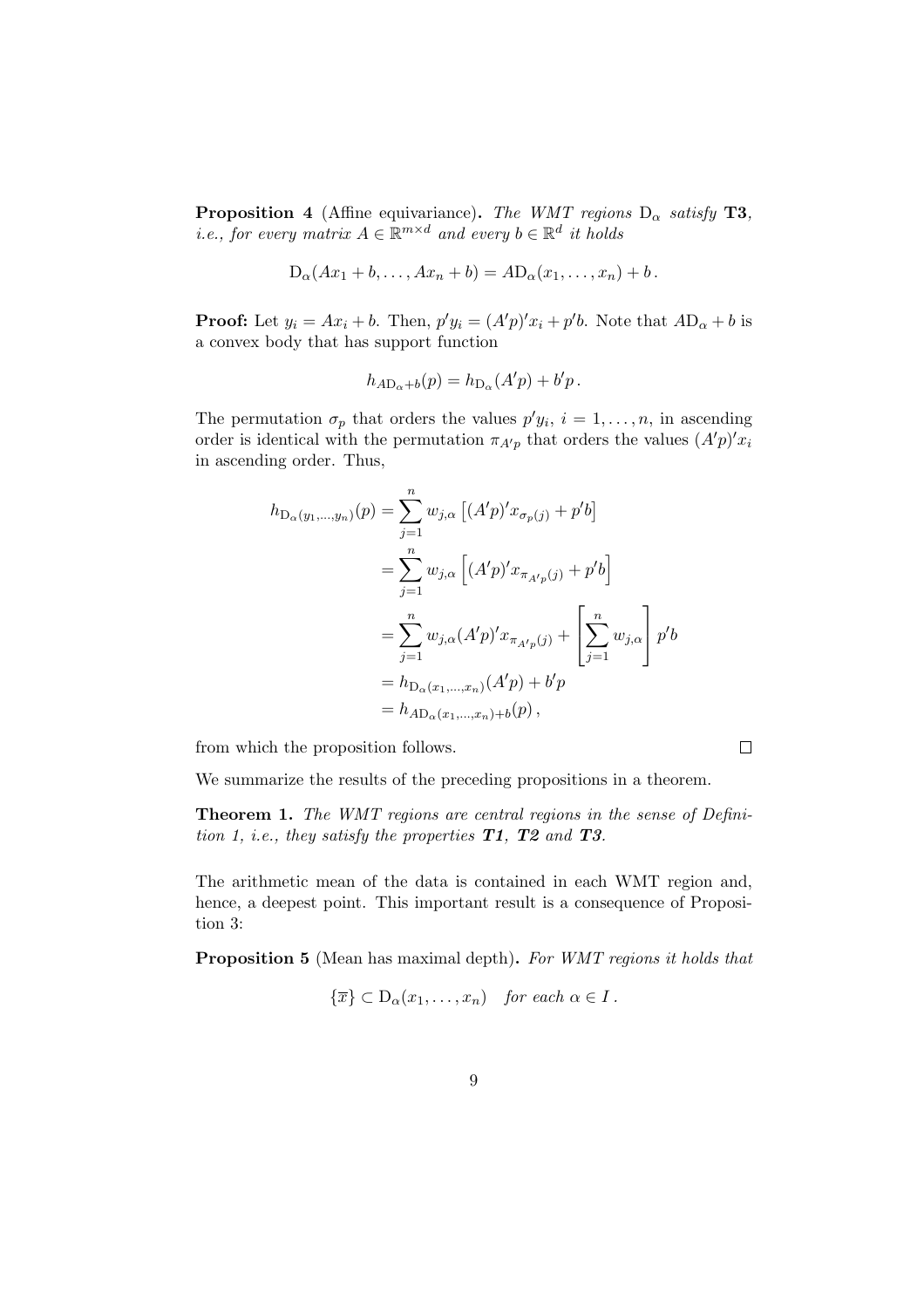**Proof:** Since the weights  $w_{i,\alpha}$  are increasing and sum up to unity, it follows that

$$
\sum_{j=1}^{k} w_{j,\alpha} \leq \frac{k}{n} = \sum_{j=1}^{k} \frac{1}{n} \text{ for } k = 1, \dots, n.
$$

Thus, it follows from the proof of Proposition 3 that for every direction  $p \in S^{d-1}$  we have

$$
p'\overline{x} = p'\frac{1}{n}\sum_{j=1}^n x_{\pi_p(j)} = \sum_{j=1}^n \frac{1}{n} p' x_{\pi_p(j)} \le \sum_{j=1}^n w_{j,\alpha} p' x_{\pi_p(j)} = h_{\mathcal{D}_{\alpha}(x_1,\ldots,x_n)}(p).
$$

Since this is equivalent to

$$
\{\overline{x}\}\subset D_{\alpha}(x_1,\ldots,x_n)\,,
$$

 $\Box$ 

the proposition follows.

If the data are centrally symmetric<sup>1</sup>, the center coincides with the mean and thus is included in all weighted-mean trimmed regions. In terms of data depth this is again tantamount saying that the center of symmetry is a deepest point.

Corollary 1 (Center has maximal depth). If the data are centrally symmetric about some  $c \in \mathbb{R}^d$ , it holds that

$$
c \in D_{\alpha}(x_1, \ldots, x_n), \quad \text{for each } \alpha \in I.
$$

## 3 Continuity, monotonicity, subadditivity

In this section we discuss three additional features that are common to the notion of trimmed regions defined in Definition 2. We start with continuity properties.

#### Proposition 6 (Continuity).

- (i) The map  $(x_1, \ldots, x_n) \mapsto D_\alpha(x_1, \ldots, x_n)$  is continuous w.r.t. the Hausdorff metric, i.e., satisfies T4.
- (ii) If the map  $\alpha \mapsto (w_{1,\alpha}, \ldots, w_{n,\alpha})$  is continuous, then the map  $\alpha \mapsto$  $D_{\alpha}(x_1,\ldots,x_n)$  is continuous w.r.t. the Hausdorff metric, i.e., satisfies T5.

<sup>&</sup>lt;sup>1</sup>A set  $C \subset \mathbb{R}^d$  is centrally symmetric with center  $c \in \mathbb{R}^d$ , if for every point  $c + d \in C$ the point  $c - d$  is also in  $C$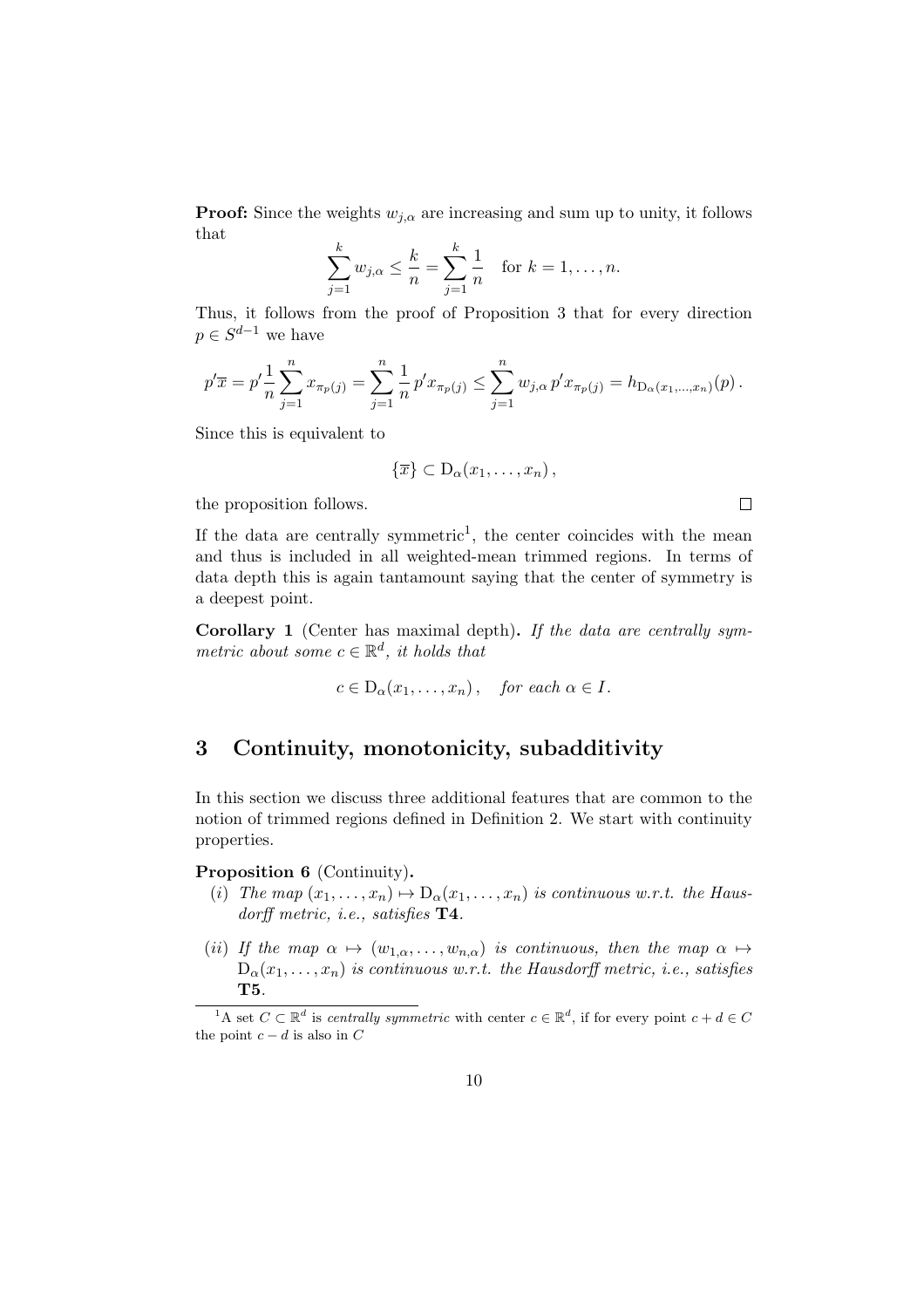Proof: Recall that the convergence of convex bodies in the Hausdorff metric is equivalent to the pointwise convergence of their support functions. To prove (ii) we have to show that for every sequence  $(\alpha_k)_{k\in\mathbb{N}}$  converging to  $\alpha_0$ the sequence of support functions  $h_{D_{\alpha_k}}$  converges pointwise to  $h_{D_{\alpha_0}}$ . If the weights are continuous in  $\alpha$ , obviously

$$
\lim_{k \to \infty} h_{D_{\alpha_k}}(p) = \sum_{j=1}^n \left( \lim_{k \to \infty} w_{j,\alpha_k} \right) x_{\pi_p(j)} = \sum_{j=1}^n w_{j,\alpha_0} x_{\pi_p(j)} = h_{D_{\alpha_k}}(p).
$$

Regarding  $(i)$ , observe that the map

$$
(x_1,...,x_n) \mapsto h_{D_{\alpha}(x_1,...,x_n)}(p) = \sum_{j=1}^n w_{j,\alpha} x_{\pi_p(j)}
$$

 $\Box$ 

is continuous. The rest follows immediately.

One can consider the trimmed region of the data  $x_1, \ldots, x_n$  as the trimmed region of a probability distribution that gives probability  $1/n$  to each data point. If one adopts this point of view, it is interesting to ask, whether the weighted-mean trimmed regions are also continuous with respect to weak convergence of probability measures, that is qualitative robust in the sense of Hampel (1971). In fact, as it will be discussed in Section 5, the population version of WMT is continuous w.r.t. weak convergence of probability measures, provided the sequence is uniformly integrable. Unfortunately, without the assumption of uniform integrability, this result does not hold. The weighted mean trimmed regions have zero breakdown point since the mean of the data is always a deepest point. Since the mean is not robust, the weighted mean trimmed regions cannot be robust either. In those applications where robustness is an issue one has to preprocess the data with some outlier detection method.

The following two properties play an important role in constructing multivariate risk measures via central regions, see Cascos and Molchanov (2007).

**Proposition 7** (Subadditivity). The trimmed regions  $D_{\alpha}$  are subadditive in the data, i.e., satisfy  $T6$ .

**Proof:** Let  $z_i = x_i + y_i$ . Recall that support functions are additive w.r.t. the Minkowski addition of sets,  $h_K(p) + h_L(p) = h_{K \oplus L}(p)$ . The support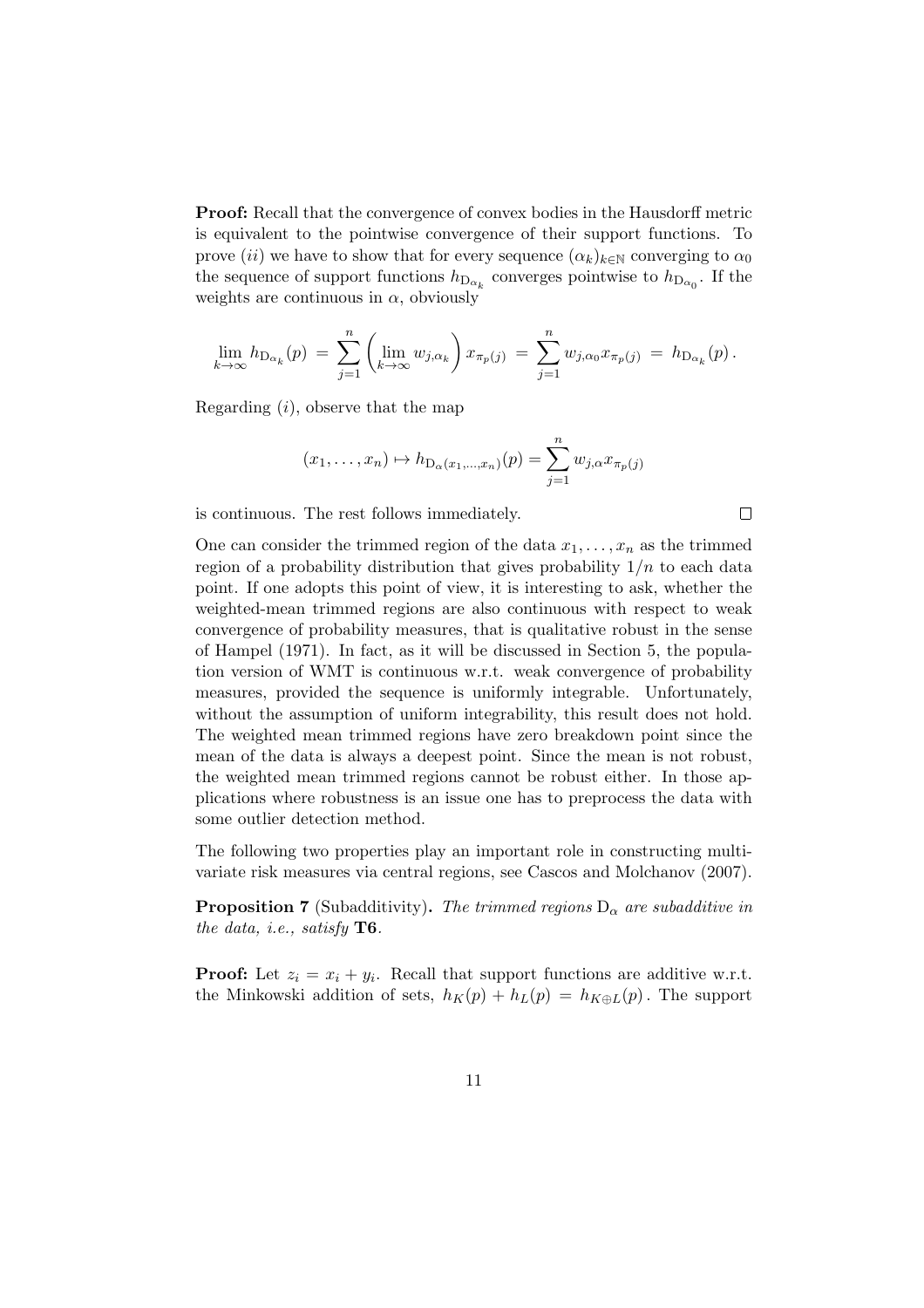function of  $D_{\alpha}(x_1 + y_1, \ldots, x_n + y_n)$  is given by

$$
h_{\mathcal{D}_{\alpha}(x_i+y_i)}(p) = \sum_{j=1}^{n} w_{j,\alpha} p' z_{\pi_{p,z}(j)}
$$
  
\n
$$
= \sum_{j=1}^{n} w_{j,\alpha} p' x_{\pi_{p,z}(j)} + \sum_{j=1}^{n} w_{j,\alpha} p' y_{\pi_{p,z}(j)}
$$
  
\n
$$
\leq \sum_{j=1}^{n} w_{j,\alpha} p' x_{\pi_{p,x}(j)} + \sum_{j=1}^{n} w_{j,\alpha} p' y_{\pi_{p,y}(j)}
$$
  
\n
$$
= h_{\mathcal{D}_{\alpha}(x_i)}(p) + h_{\mathcal{D}_{\alpha}(y_i)}(p)
$$
  
\n
$$
= h_{\mathcal{D}_{\alpha}(x_i) \oplus \mathcal{D}_{\alpha}(y_i)}(p).
$$

Thus,

$$
D_{\alpha}(x_1+y_1,\ldots,x_n+y_n)\subset D_{\alpha}(x_1,\ldots,x_n)\oplus D_{\alpha}(y_1,\ldots,y_n).
$$

 $\Box$ 

**Proposition 8** (Monotonicity). The trimmed regions  $D_{\alpha}$  are monotone in the data, i.e., satisfy T7.

**Proof:** Assume  $x_i \leq y_i$  for  $i = 1, ..., n$ . First, we have to show that

(i)  $D_{\alpha}(y_1,\ldots,y_n) \subset D_{\alpha}(x_1,\ldots,x_n) \oplus \mathbb{R}^d_+.$ 

Since  $h_{\text{D}_{\alpha}(x_1,\dots,x_n)\oplus \mathbb{R}^d_+}(p) = h_{\text{D}_{\alpha}(x_1,\dots,x_n)}(p) + h_{\mathbb{R}^d_+}(p)$ , condition (*i*) is equivalent to

$$
h_{\mathcal{D}_{\alpha}(y_1,\ldots,y_n)}(p) \leq h_{\mathcal{D}_{\alpha}(x_1,\ldots,x_n)}(p) + h_{\mathbb{R}^d_+}(p) \quad \text{for all } p \in \mathbb{R}^d.
$$

Since

$$
h_{\mathbb{R}^d_+}(p) = \begin{cases} 0 & \text{if } p \in \mathbb{R}^d_-, \\ \infty & \text{otherwise}, \end{cases}
$$

condition  $(i)$  is equivalent to

$$
h_{\mathcal{D}_{\alpha}(y_1,\ldots,y_n)}(p) \leq h_{\mathcal{D}_{\alpha}(x_1,\ldots,x_n)}(p) \quad \text{for all } p \in \mathbb{R}^d_-,
$$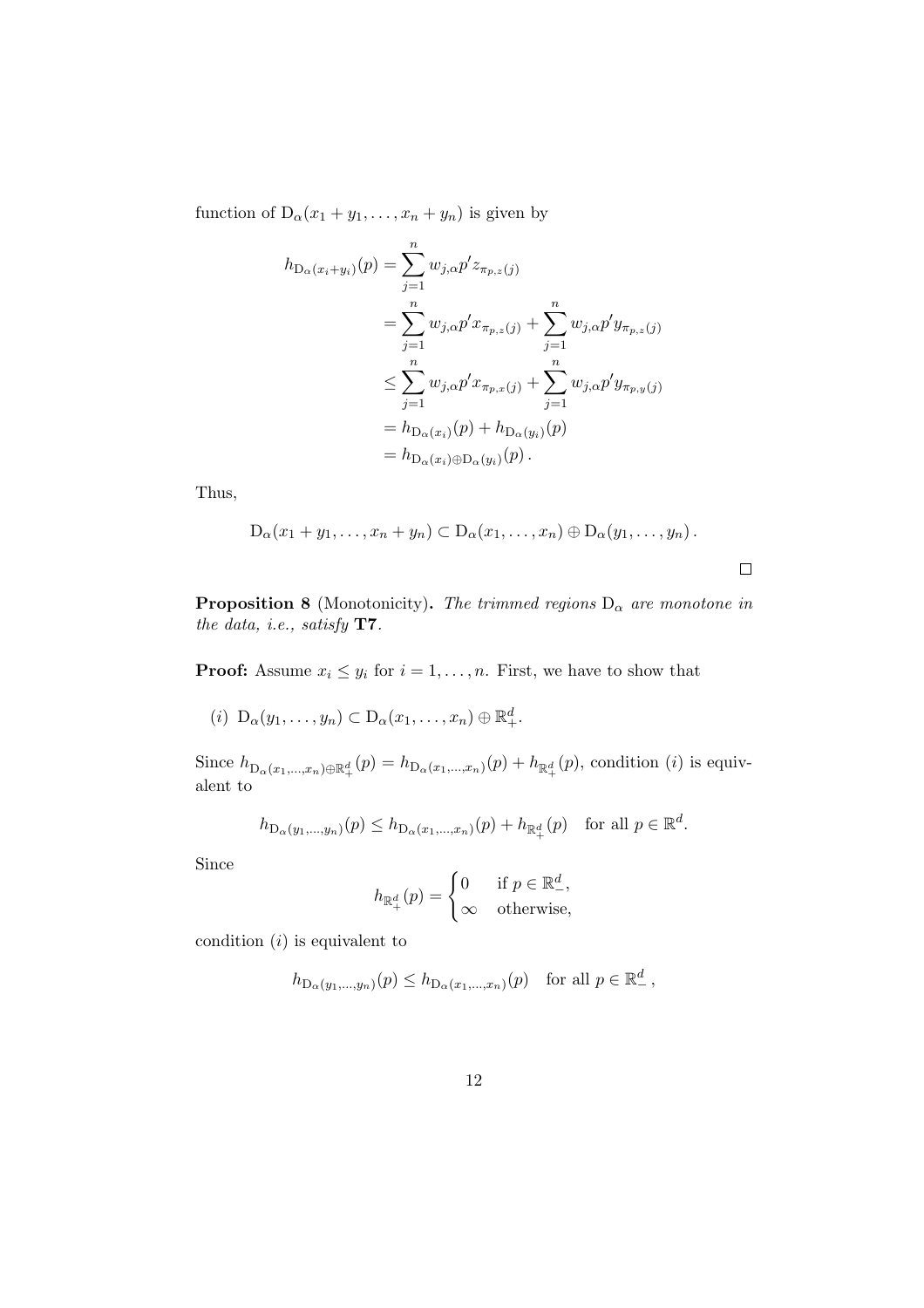which has to be checked. From  $x_i \leq y_i$  obtain  $p'y_i \leq p'x_i$  for all  $p \in \mathbb{R}^d_-$  and all *i*. Thus, for all  $p \in \mathbb{R}^d_-,$ 

$$
h_{\mathcal{D}_{\alpha}(y_1,\dots,y_n)}(p) = \sum_{j=1}^n w_{j,\alpha} p' y_{\pi_{p,y}(j)}
$$
  
\n
$$
\leq \sum_{j=1}^n w_{j,\alpha} p' x_{\pi_{p,y}(j)}
$$
  
\n
$$
\leq \sum_{j=1}^n w_{j,\alpha} p' x_{\pi_{p,x}(j)}
$$
  
\n
$$
= h_{\mathcal{D}_{\alpha}(x_1,\dots,x_n)}(p),
$$

where the second inequality follows from  $(2)$ . The proof of the second condition  $T7(ii)$  is similar.  $\Box$ 

Proposition 4 shows that the WMT regions are *affine equivariant*. Moreover, as the proposition holds also for singular matrices, it implies that the regions  $D_{\alpha}$  are equivariant w.r.t. projections,

$$
p'D_{\alpha}(x_1,\ldots,x_n) = D_{\alpha}(p'x_1,\ldots,p'x_n),
$$
 for every  $p \in \mathbb{R}^d$ .

This property has been named the strong projection property in Dyckerhoff (2004), where a number of important implications, concerning orderings between multivariate distributions, is demonstrated.

In order to coincide exactly with the level sets of a data depth,  $D_{\alpha} = \{y \in$  $\mathbb{R}^d \mid \text{depth}(y) \ge \alpha$ , the regions have to satisfy the so called *intersection* property (Dyckerhoff, 2004),

$$
D_{\alpha}(x_1,\ldots,x_n)=\bigcap_{\beta:\beta<\alpha}D_{\beta}(x_1,\ldots,x_n).
$$

**Proposition 9** (Intersection property). If the map  $\alpha \mapsto (w_{1,\alpha}, \ldots, w_{n,\alpha})$  is continuous from the left, then the WMT regions  $D_{\alpha}$  satisfy the intersection property.

Proof: From the left-continuity it follows that

$$
\lim_{\beta \nearrow \alpha} h_{\mathcal{D}_{\beta}}(p) = h_{\mathcal{D}_{\alpha}}(p),
$$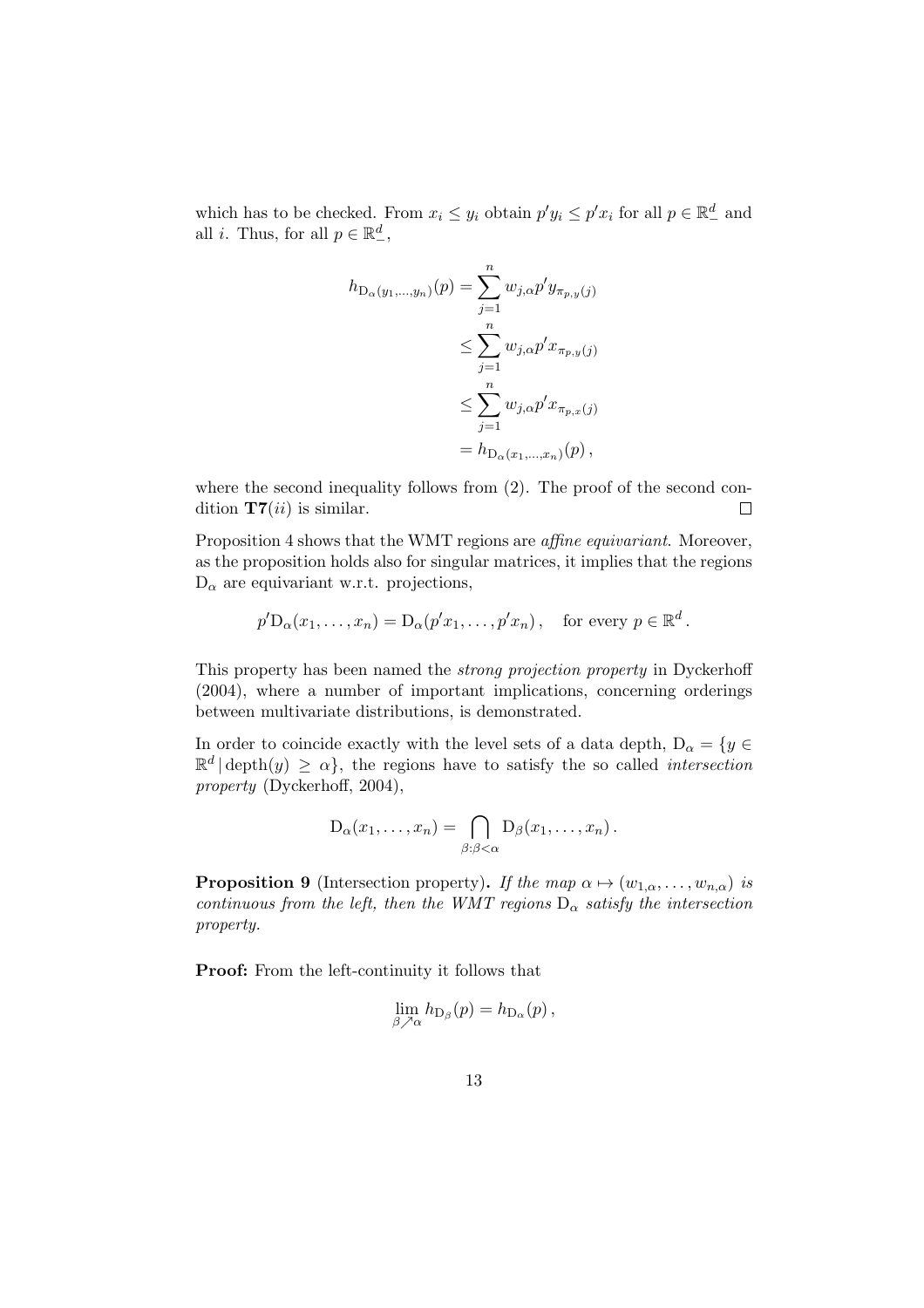which is equivalent to Hausdorff convergence of the sets  $D_\beta$  to  $D_\alpha$ . It follows from Proposition 3 that the sets  $D_\beta$  are decreasing in  $\beta$ . Since the Hausdorff limit of a decreasing sequence of sets is its intersection, it follows

$$
D_{\alpha}(x_1,\ldots,x_n)=\underset{\beta\nearrow\alpha}{\text{H-lim }}D_{\beta}(x_1,\ldots,x_n)=\bigcap_{\beta:\beta<\alpha}D_{\beta}(x_1,\ldots,x_n).
$$

 $\Box$ 

## 4 Special families of regions

This section presents several special cases of WMT regions. Some of them are known from the literature. They are compared with each other and with the regions obtained by halfspace and simplicial trimmings. Let  $x_1, \ldots, x_n$ be given data in  $\mathbb{R}^d$ .

#### Zonoid regions

Koshevoy and Mosler (1997) introduced the *zonoid trimmed regions*  $\text{ZD}_{\alpha}(x_1)$ ,  $\dots, x_n)$  for  $0 < \alpha \leq 1$  by

$$
ZD_{\alpha}(x_1,\ldots,x_n) = \left\{ \sum_{i=1}^n \lambda_i x_i \, | \, 0 \leq \lambda_i \leq \frac{1}{n\alpha}, \sum_{i=1}^n \lambda_i = 1 \right\}.
$$

Thus, the support function of the zonoid trimmed regions is given by

$$
h_{\text{ZD}_{\alpha}}(p) = \max \left\{ \sum_{i=1}^{n} \lambda_i p' x_i \, | \, 0 \leq \lambda_i \leq \frac{1}{n\alpha}, \sum_{i=1}^{n} \lambda_i = 1 \right\} \, .
$$

Obviously, the sum is maximized by putting as much weight as possible on large values of  $p'x_i$ . Therefore, the support function is

$$
h_{\text{ZD}_{\alpha}}(p) = \sum_{j=1}^{n} w_{j,\alpha} p' x_{\pi_p(j)},
$$

where the weights  $w_{j,\alpha}$  are given by

$$
w_{j,\alpha} = \begin{cases} \frac{1}{n\alpha} & \text{if } j > n - \lfloor n\alpha \rfloor, \\ \frac{n\alpha - \lfloor n\alpha \rfloor}{n\alpha} & \text{if } j = n - \lfloor n\alpha \rfloor, \\ 0 & \text{if } j < n - \lfloor n\alpha \rfloor. \end{cases}
$$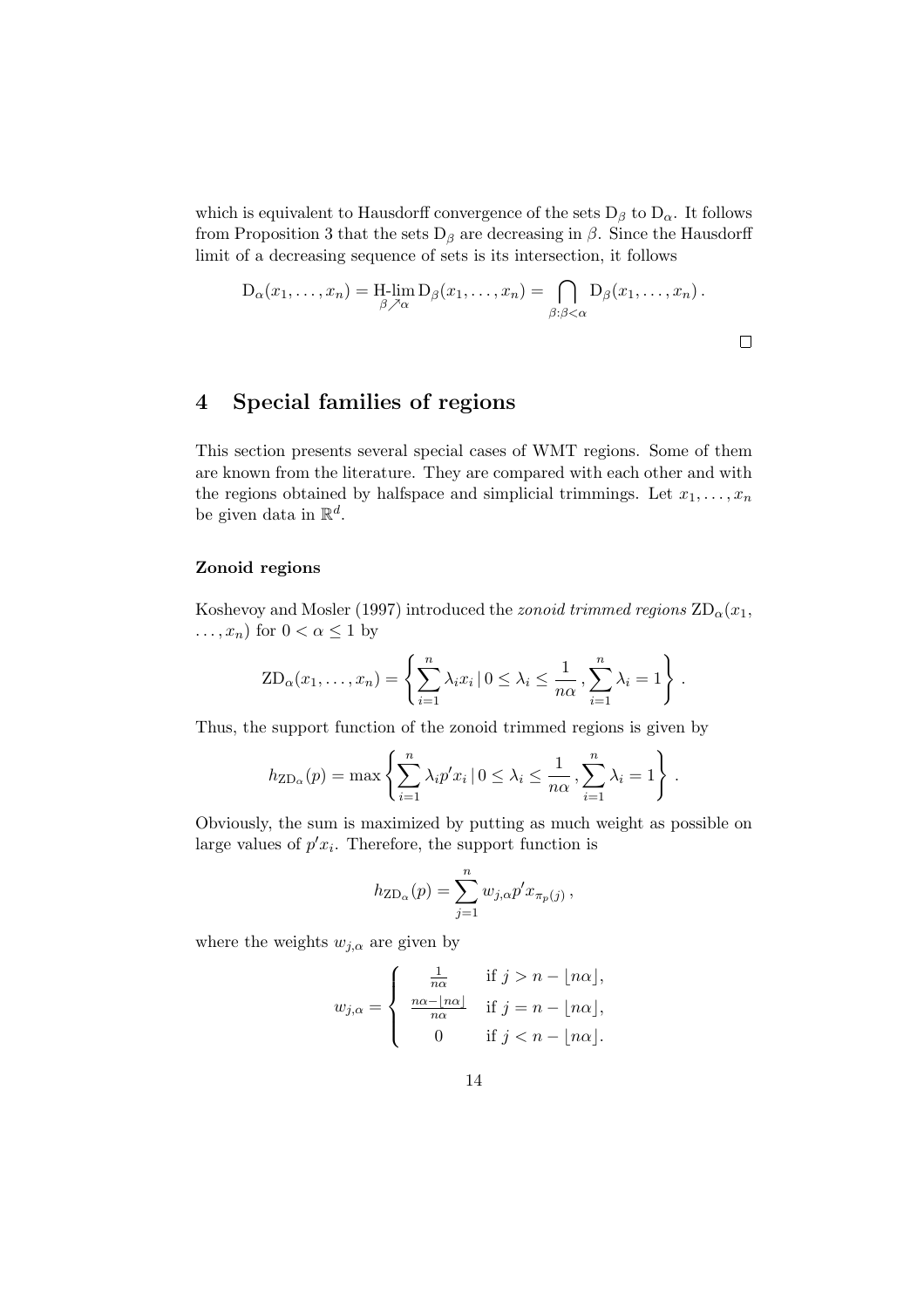These weights obviously satisfy the conditions (i) to (iii) of Definition 2. Proposition 2 now gives a nice representation of the zonoid regions when  $\alpha = k/n$  for some  $k = 1, \ldots, n$ :

$$
ZD_{k/n}(x_1,\ldots,x_n) = \text{conv}\left\{\frac{1}{k}\sum_{i\in J}x_i \middle| J\subset N, |J|=k\right\}
$$

The above equation says that the zonoid region of level  $\alpha = k/n$  is simply the convex hull of all means of  $k$  data points. The support function in this case is given by

$$
h_{\text{ZD}_{k/n}}(p) = \sum_{j=n-k+1}^{n} \frac{1}{k} p' x_{\pi_p(j)}.
$$

As the weights are continuous in  $\alpha$ , the regions are continuous in  $\alpha$ , too. Hence they satisfy all postulates  $T1$  to  $T7$ . Besides, they have many properties that are useful in applications, among them:

- Full information about the data; i.e., given the family of zonoid regions, the underlying distribution of data is uniquely determined.
- Multivariate expected shortfall; i.e., the zonoid region can be transformed into a notion of multivariate expected shortfall that is an extension of the univariate expected shortfall (Cascos and Molchanov, 2007).

For a comprehensive treatment of properties of zonoid regions, see Mosler (2002).

To calculate zonoid regions from given data, there exist efficient exact algorithms, in dimension  $d = 2$  by Dyckerhoff (2000) and in dimension  $d \geq 3$  by Mosler et al. (2009). For the latter algorithm an R-package is available.

Example 1. In order to illustrate the various trimmed regions let us consider the daily returns on Intel Corp. and Adobe Systems Inc. shares in May and June 2008 ( $n = 42$ ). The data are taken from the historical stock market database at the Center for Research in Security Prices (CRSP) at the University of Chicago. Figure 1 exhibits the data and their zonoid trimmed *regions in*  $\mathbb{R}^2$  (for  $\alpha = 0.01, 0.1, 0.2, \ldots 0.8, 0.9$ ).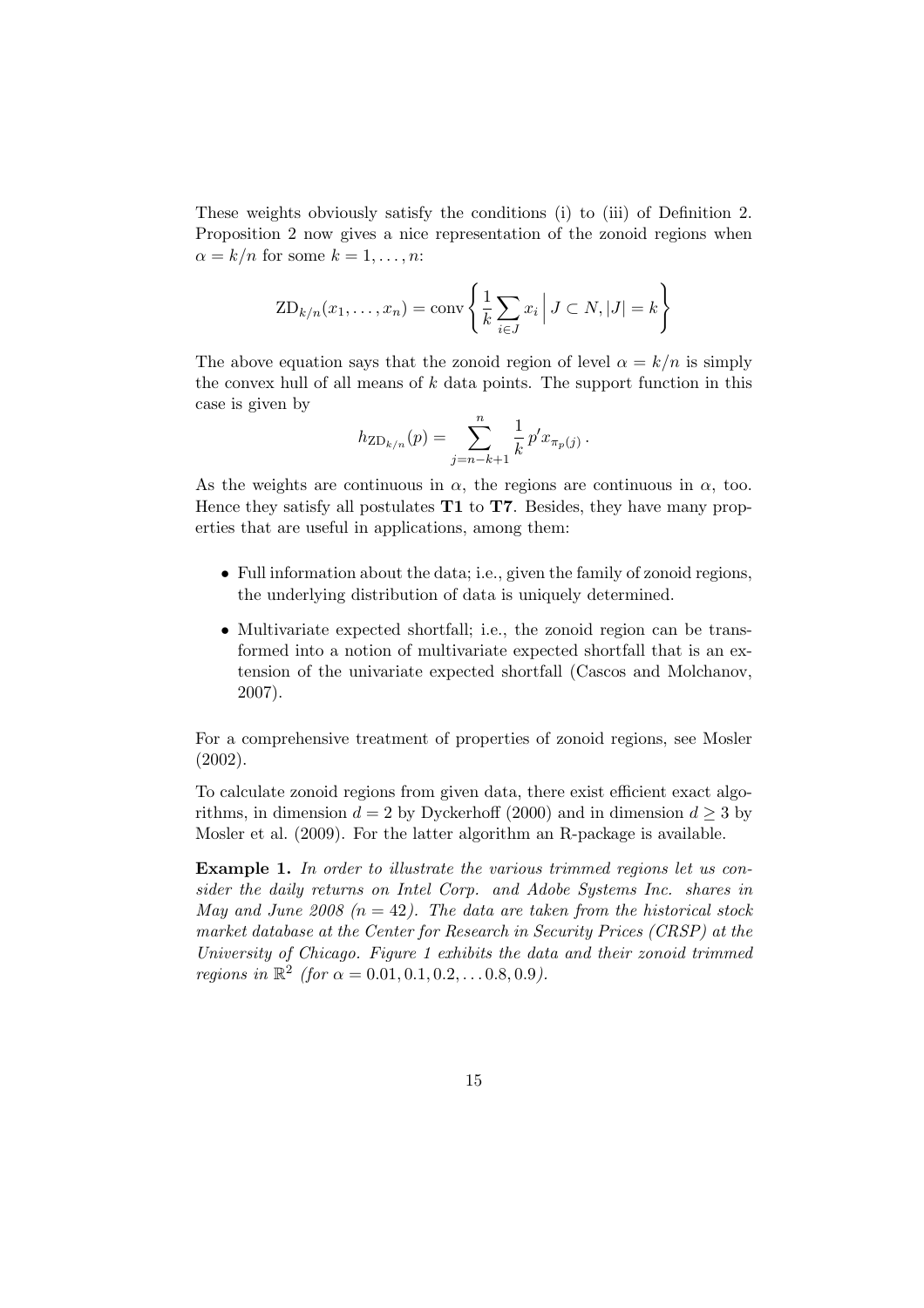### Continuous expected convex hull (CECH) regions

Cascos (2007) defined the expected convex hull trimmed regions, in short ECH regions, as follows:

$$
\text{ECH}_k(x_1, \dots, x_n) = \frac{1}{\binom{n}{k}} \sum_{\substack{J \subset N \\ |J| = k}} \text{conv}\{x_i \mid i \in J\}.
$$
 (10)

The regions are parameterized by an integer parameter  $k$  that ranges from 1 to n. A comparison of the defining formula with that for zonoid regions shows that an ECH region is obtained by first calculating the convex hull of each subset of k data points, and second the mean of all these convex hulls, while a zonoid region is determined the other way round: First the *means* of all subsets of k data points are calculated, and second the convex hull of all these means. An algorithm to calculate the ECH regions in dimension  $d = 2$ , similar to that in Dyckerhoff (2000), has been given by Cascos (2007).

According to (10), the ECH regions are defined for integer values of k only. Further, the ECH-regions increase with  $k$ . Thus, although the regions are nested, they are nested in the reverse way, so that T2 is not satisfied. However, validity of T2 can be achieved by a simple reparameterization.

We will extend the definition of ECH regions, so that they are defined not only for integer values of the trimming parameter but for a whole interval of real numbers, namely for all  $\alpha \in (0,1]$ . These regions will satisfy all properties  $T1, \ldots, T7$ . The main difference to the ECH regions is that our regions satisfy T5, i.e., they are continuous in the trimming parameter.

The support function of an ECH region is given by (Cascos, 2007)

$$
h_{\text{ECH}_k}(p) = \sum_{j=k}^n \frac{\binom{j-1}{k-1}}{\binom{n}{k}} p' x_{\pi_p(j)} = \sum_{j=k}^n \frac{\binom{j}{k} - \binom{j-1}{k}}{\binom{n}{k}} p' x_{\pi_p(j)}, \quad k = 1, \dots, n.
$$

With

$$
\binom{a}{b} = \left\{ \begin{array}{cl} \frac{\Gamma(a+1)}{\Gamma(b+1)\Gamma(a-b+1)} \, , & \text{if } a \geq 0, \, 0 \leq b < a+1 \, , \\ 0 & \text{otherwise} \, , \end{array} \right.
$$

we define the weights

$$
w_{j,\alpha} = \frac{{j \choose \beta} - {j-1 \choose \beta}}{{n \choose \beta}}
$$

j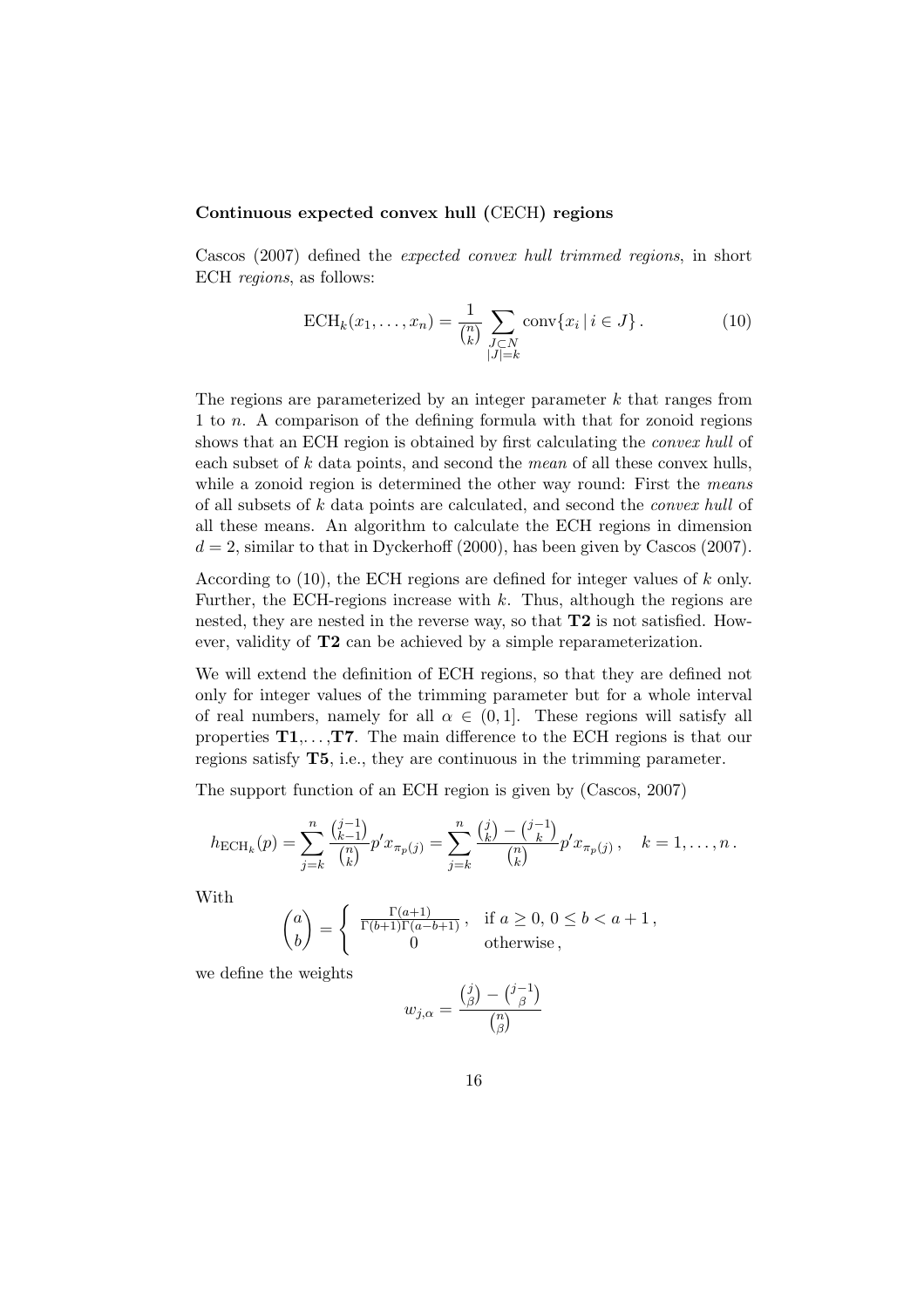where  $\beta = \alpha^{-1}$ . These weights satisfy the conditions of Definition 2. Inserting them into (1) yields a modification of the expected convex hull trimmed regions which we call continuous expected convex hull trimmed regions, shortly CECH regions. Note that these weights depend continuously on the parameter  $\alpha = \beta^{-1}$ , therefore the regions are continuous in  $\alpha$  as well. For  $\alpha = 1/k$  they coincide with the ECH regions in the sense that

$$
\mathrm{CECH}_{1/k}(x_1,\ldots,x_n)=\mathrm{ECH}_k(x_1,\ldots,x_n).
$$

The data from Example 1 are again used to illustrate the CECH regions; see Figure 2.



Figure 1: Zonoid regions;  $\alpha = 0.01, 0.1, 0.2, \ldots 0.8, 0.9$ .

Figure 2: CECH regions;  $\alpha = 0.01, 0.1, 0.2, \ldots 0.8, 0.9$ .

### Continuous ECH<sup>∗</sup> regions

Cascos (2007) proposes a further type of trimmed regions which we shall call ECH<sup>∗</sup> regions.

$$
ECH_k^*(x_1,\ldots,x_n) = \frac{1}{n^k} \sum_{i_1,\ldots i_k \in N} \text{conv}\{x_{i_1},\ldots,x_{i_1}\}.
$$

The support function of these regions is given by

$$
h_{\text{ECH}_{k}^{*}}(p) = \sum_{j=1}^{n} \frac{j^{k} - (j-1)^{k}}{n^{k}} p' x_{\pi_{p}(j)}, \quad k = 1, 2, ...
$$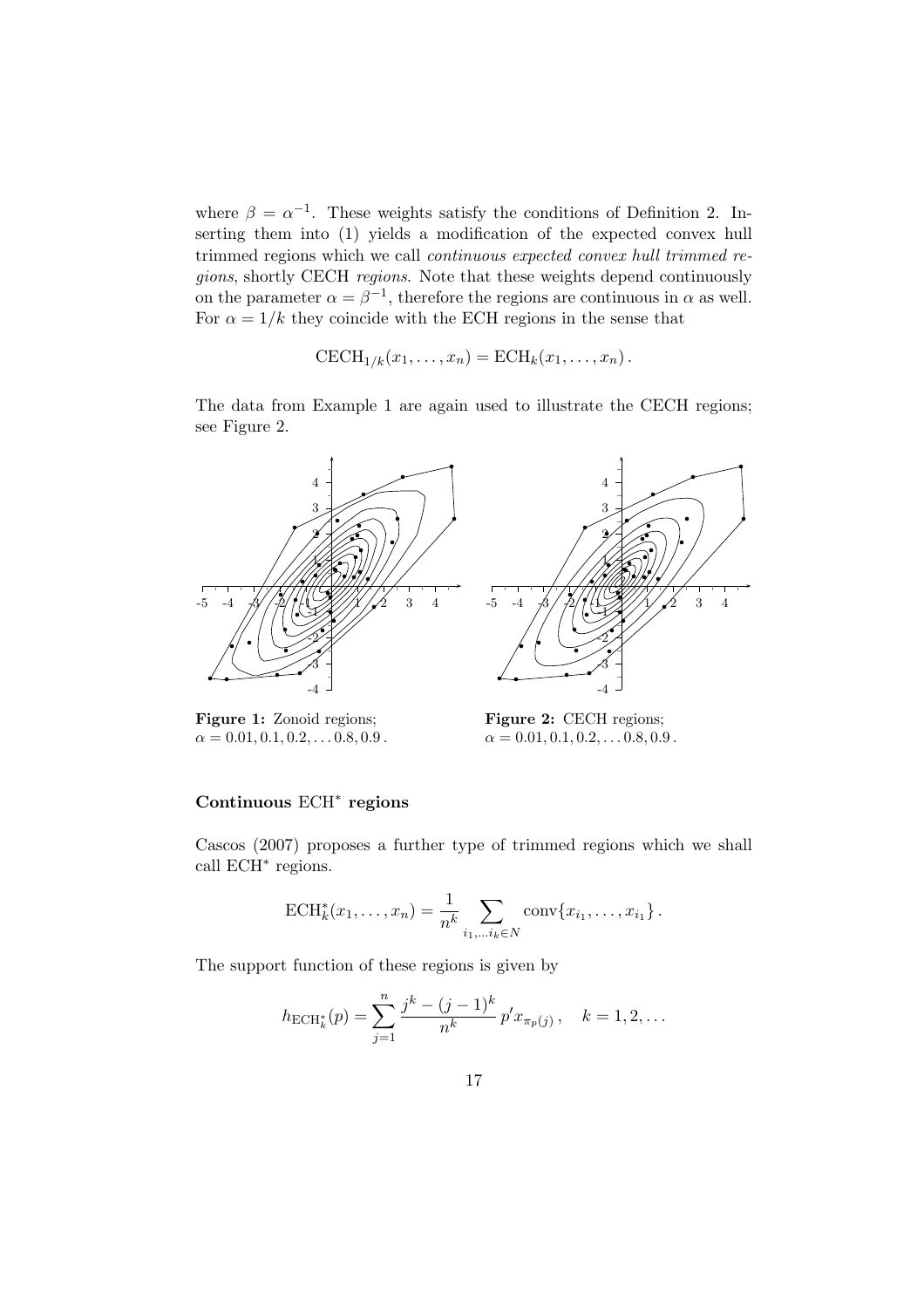Like the ECH regions these regions are defined only for integer values of  $k$  and do not satisfy **T2**. The same modification as for the ECH regions yields the *continuous* ECH<sup>\*</sup> regions, in short CECH<sup>\*</sup> regions, with support function

$$
h_{\text{CECH}_{\alpha}^*}(p) = \sum_{j=1}^n \frac{j^{1/\alpha} - (j-1)^{1/\alpha}}{n^{1/\alpha}} p' x_{\pi_p(j)}.
$$

Obviously, the weights

$$
w_{j,\alpha} = \frac{j^{1/\alpha} - (j-1)^{1/\alpha}}{n^{1/\alpha}}
$$

satisfy all the above properties.

To illustrate the CECH<sup>∗</sup> regions we use the same data; see Figure 3.

#### Geometrically trimmed regions

The weights

$$
w_{j,\alpha} = \begin{cases} \frac{1-\alpha}{1-\alpha^n} \alpha^{n-j} & \text{if } 0 < \alpha < 1, \\ 0 & \text{if } \alpha = 1, \end{cases}
$$

yield another class of trimmed regions, which shall be named geometrically trimmed regions. They are illustrated in Figure 4.



Figure 3: CECH<sup>\*</sup> regions;  $\alpha = 0.01, 0.1, 0.2, \ldots 0.8, 0.9$ .



Figure 4: Geometrically trimmed regions;  $\alpha = 0.01, 0.1, 0.2, \ldots 0.8, 0.9$ .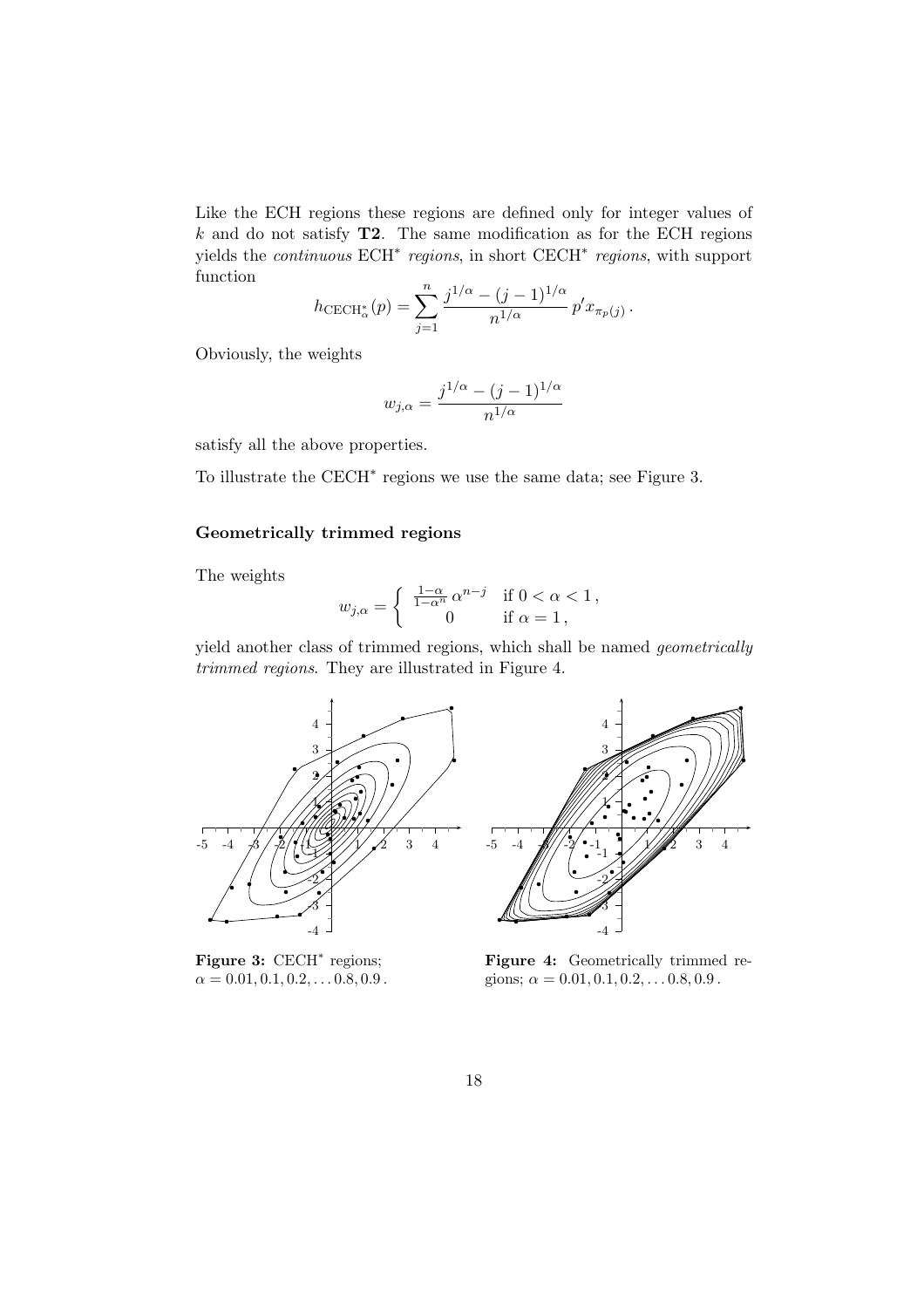#### Extreme points compared

If one compares the trimmed regions shown in the four foregoing examples, then one has the impression that the zonoid regions are less "smooth" than the other three regions. This results from the fact that the zonoid regions will in general have less extreme points than the other regions. According to Proposition 2 the set of extreme points is given by the set

$$
\operatorname{Ext}(D_{\alpha}(x_1,\ldots,x_n))=\left\{\sum_{j=1}^n w_{j,\alpha}x_{\pi_p(j)}\,\Big|\,p\in S^{d-1}\setminus H(x_1,\ldots,x_n)\right\}\,.
$$

Consider, e.g., the zonoid regions for  $\alpha = k/n$ . Here the weights are

$$
w_{j,k/n} = \begin{cases} \frac{1}{k}, & \text{if } n - k + 1 \le j \le n, \\ 0, & \text{if } 1 \le j \le n - k. \end{cases}
$$

Observe that only two different weights are used in this weighting scheme. Thus, two directions p and q that yield different permutations do in general not generate different extreme points. Only if there is an index  $l$ , such that  $\pi_p(l) \leq n - k$  and  $\pi_q(l) > n - k$  we will get different extreme points.

On the other hand, for the geometrically trimmed regions or the CECH<sup>∗</sup> regions we have n different weights for each  $\alpha$ . Thus, two directions p and q that yield different permutations will in general also generate different extreme points.

#### Halfspace depth trimming and simplicial depth trimming

To contrast the weighted-mean trimmings with other well-known notions of trimmed regions, we consider the trimmed regions based on the halfspace depth (see Tukey, 1975) and on the simplicial depth (see Liu, 1990) for the same data as above. The trimmed regions for the halfspace depth are given in Figure 5 and for the simplicial depth in Figure 6. The most obvious difference is the lack of convexity of the simplicial depth trimmed regions.

## 5 Trimming of probability distributions and law of large numbers

So far we have investigated weighted-mean trimmings of data, in other words, of empirical distributions in  $\mathbb{R}^d$ . In this section we will introduce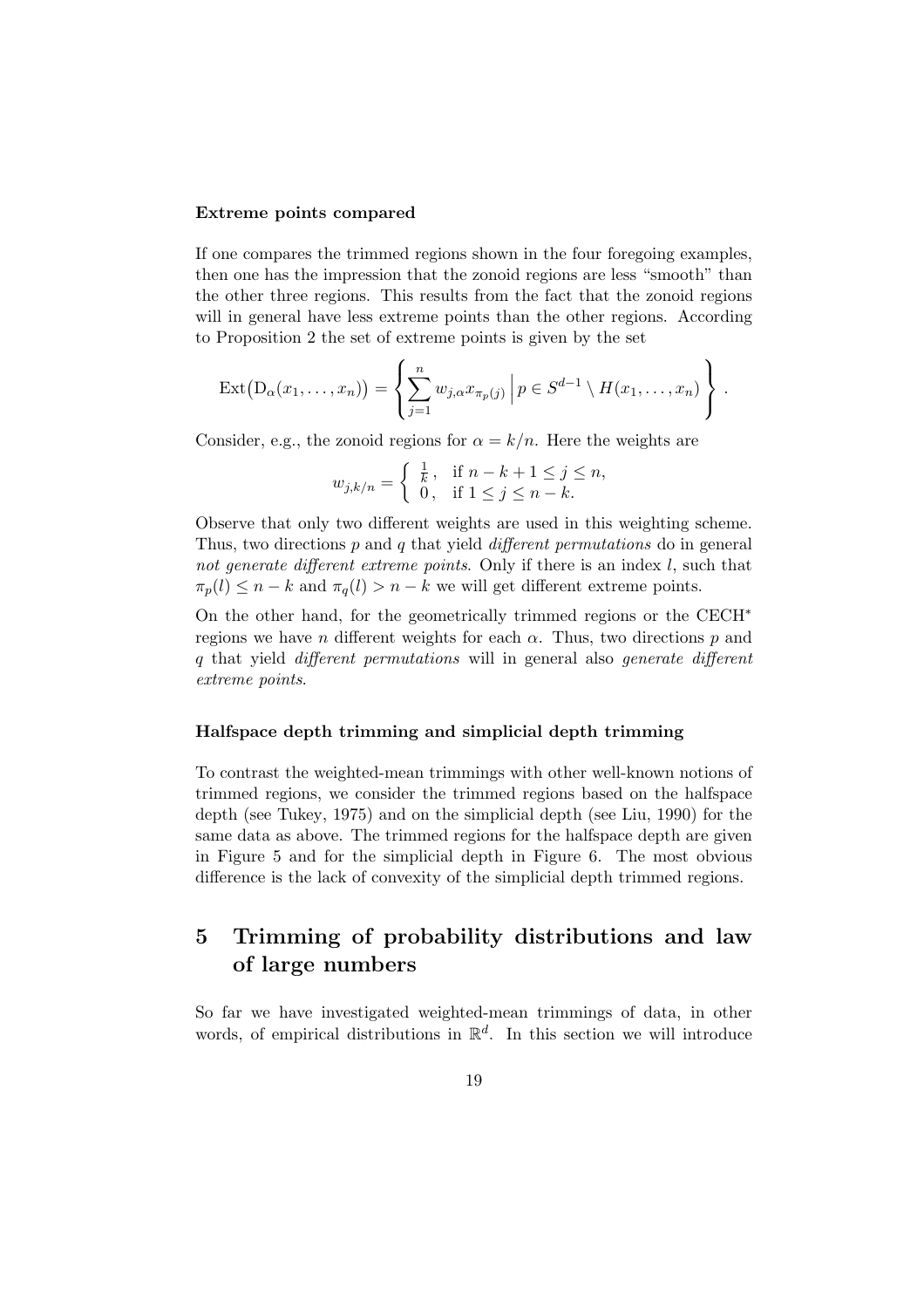



Figure 5: Halfspace depth trimmed regions;  $\alpha = 0.02, 0.06, \ldots 0.38, 0.42$ .

Figure 6: Simplicial depth trimmed regions;  $\alpha = 0.01, 0.04, \ldots 0.21, 0.25$ .

related trimmings of d-variate probability distributions, and show that under mild conditions a strong law of large numbers applies.

Consider a weighted-mean trimming having weights  $w_{j,n,\alpha}$ , and let  $r_{n,\alpha}$  be an increasing function that generates these weights as follows,

$$
r_{n,\alpha}(0)=0, \quad w_{n,j,\alpha}=r_{n,\alpha}\left(\frac{j}{n}\right)-r_{n,\alpha}\left(\frac{j-1}{n}\right), \qquad j=1,\ldots,n.
$$

Then, obviously,  $r_{n,\alpha}(1) = 1$ , and, in order to satisfy the restrictions of Definition 2,  $r_{n,\alpha}(t)$  must be increasing in  $\alpha$  for all t and convex for all  $\alpha$ . Then,  $r_{n,\alpha}$  is absolutely continuous, so that  $r_{n,\alpha}$  has a derivative almost everywhere which we shall denote by  $r'_{n,\alpha}$ .

Now, let  $X$  be a *d*-variate random vector with a finite first moment. Assume that there is a function  $r_{\alpha}$  having bounded derivative  $r'_{\alpha}$  and that the  $r_{n,\alpha}$  converge pointwise to  $r_\alpha$ . Then, as is shown in Dyckerhoff and Mosler (2010), we may define a population version of the weighted mean trimming by defining  $D_{\alpha}(X)$  as the unique convex body that has the support function

$$
h_{\mathcal{D}_{\alpha}(X)}(p) = \int_0^1 Q_{p'X}(t) dr_{\alpha}(t).
$$

Note that the assumptions on  $r_{n,\alpha}$  carry over to  $r_\alpha$ . Under these assumptions the map  $p \mapsto \int_0^1 Q_{p'X}(t) dr_\alpha(t)$  is indeed a support function that defines central regions in the sense of Definition 1; see Dyckerhoff and Mosler (2010). For example, the subadditivity of  $h_{D_{\alpha}(X)}$  follows from the monotonicity of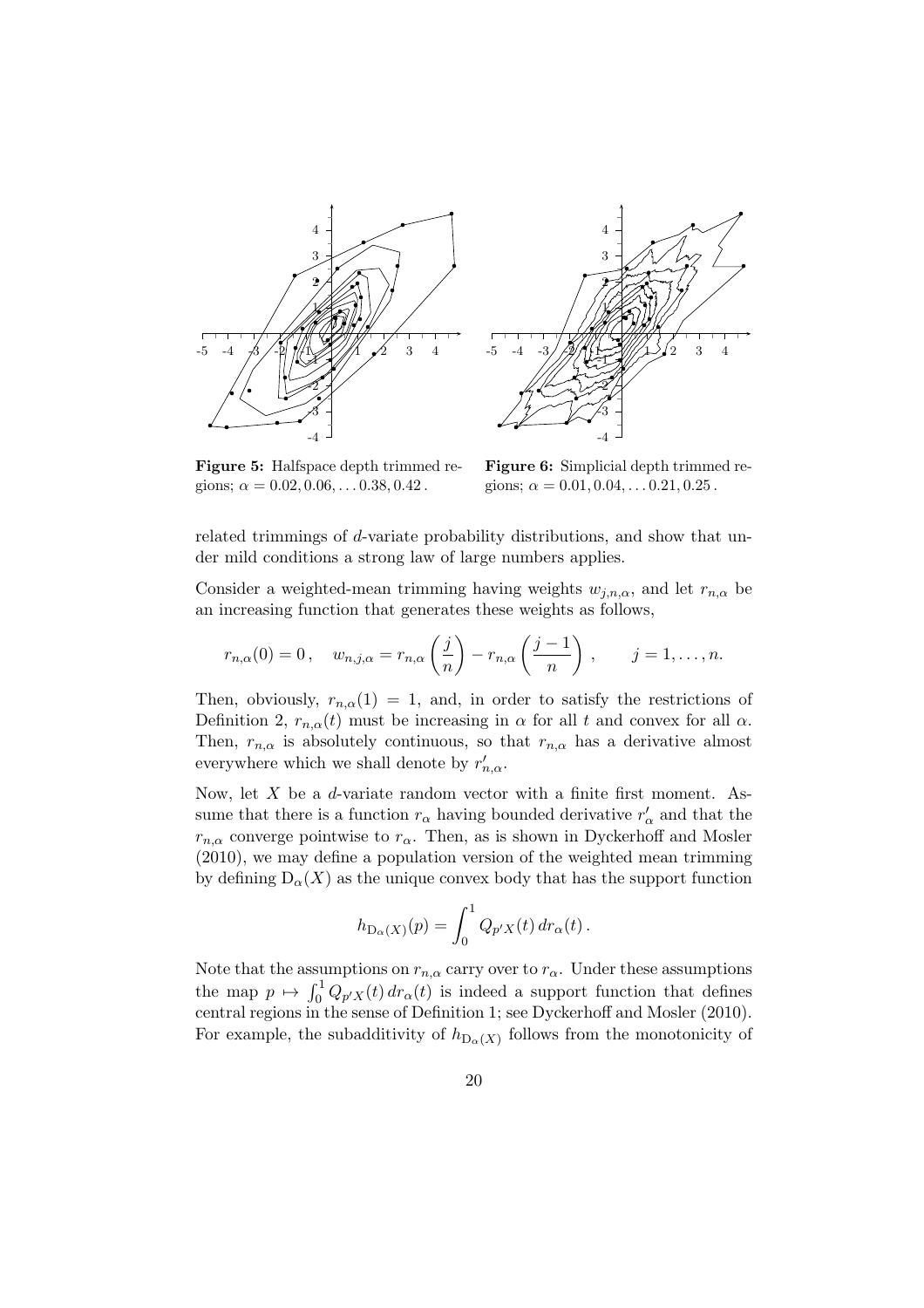the weighting function  $r'_{\alpha}$ , the finiteness of  $h_{D_{\alpha}(X)}$  from the boundedness of  $r'_\n\alpha$ . Further, nestedness is a consequence of the fact that  $\alpha \mapsto r_\alpha(t)$  is increasing in  $\alpha$  for all t.

The population version of WMT trimming is continuous in  $\alpha$  as well as in the distribution. More precisely, if the weight generating functions  $r_{\alpha}$ are continuous in  $\alpha$  (in the sense that  $r_{\alpha_n}$  converges pointwise to  $r_{\alpha}$  if  $\alpha_n$ converges to  $\alpha$ ), then  $\alpha \mapsto D_{\alpha}(X)$  is continuous w.r.t. the Hausdorff metric. Further,  $D_{\alpha}(X_n)$  converges to  $D_{\alpha}(X)$  whenever  $X_n$  is a sequence of random vectors with finite first moments that is uniformly integrable and converges in distribution to  $X$ . Without the assumption of uniform integrability the result does in general not hold. Again, the proofs of these results are given in Dyckerhoff and Mosler (2010).

The following theorem states that, under mild conditions on the weight generating functions, for any  $\alpha$  the weighted-mean trimmed regions  $D_{\alpha}(X_1, \ldots,$  $X_n$ ) of a sample  $X_1, \ldots, X_n$  from X converge with probability one to the weighted mean trimmed region  $D_{\alpha}(X)$  of X.

Theorem 2 (Strong law of large numbers). Let X be a d-variate random vector with finite first moment and let  $X_1, X_2, \ldots$  be independent and identically distributed as X. If there is a function  $r_{\alpha}$  such that

$$
\lim_{n \to \infty} r_{n,\alpha}(t) = r_{\alpha}(t) \qquad \text{for every } t \in (0,1)
$$

and the derivatives  $r'_{n,\alpha}$  are uniformly bounded in n, i.e., if

$$
\sup_{n\in\mathbb{N}}\|r'_{n,\alpha}\|_{\infty}<\infty\,,
$$

then the strong law of large numbers holds:

$$
D_{\alpha}(X_1,\ldots,X_n) \xrightarrow{Hausdorff} D_{\alpha}(X) \qquad P-a.s.
$$

Proof: The support function

$$
h_{\mathcal{D}_{\alpha}(X_1,\dots,X_n)}(p) = \sum_{i=1}^n w_{j,n,\alpha} p' X_{\pi_p(j)}
$$

can be considered as an L-statistic, i.e., a linear function of the order statistics of  $p'X_1, \ldots, p'X_n$ . Under the two conditions above it follows from the strong law for L-statistics (van Zwet, 1980) that

$$
\lim_{n \to \infty} \sum_{i=1}^{n} w_{j,n,\alpha} p' X_{\pi_p(j)} = \int_0^1 Q_{p'X}(t) dr_\alpha(t) \quad P-a.s.
$$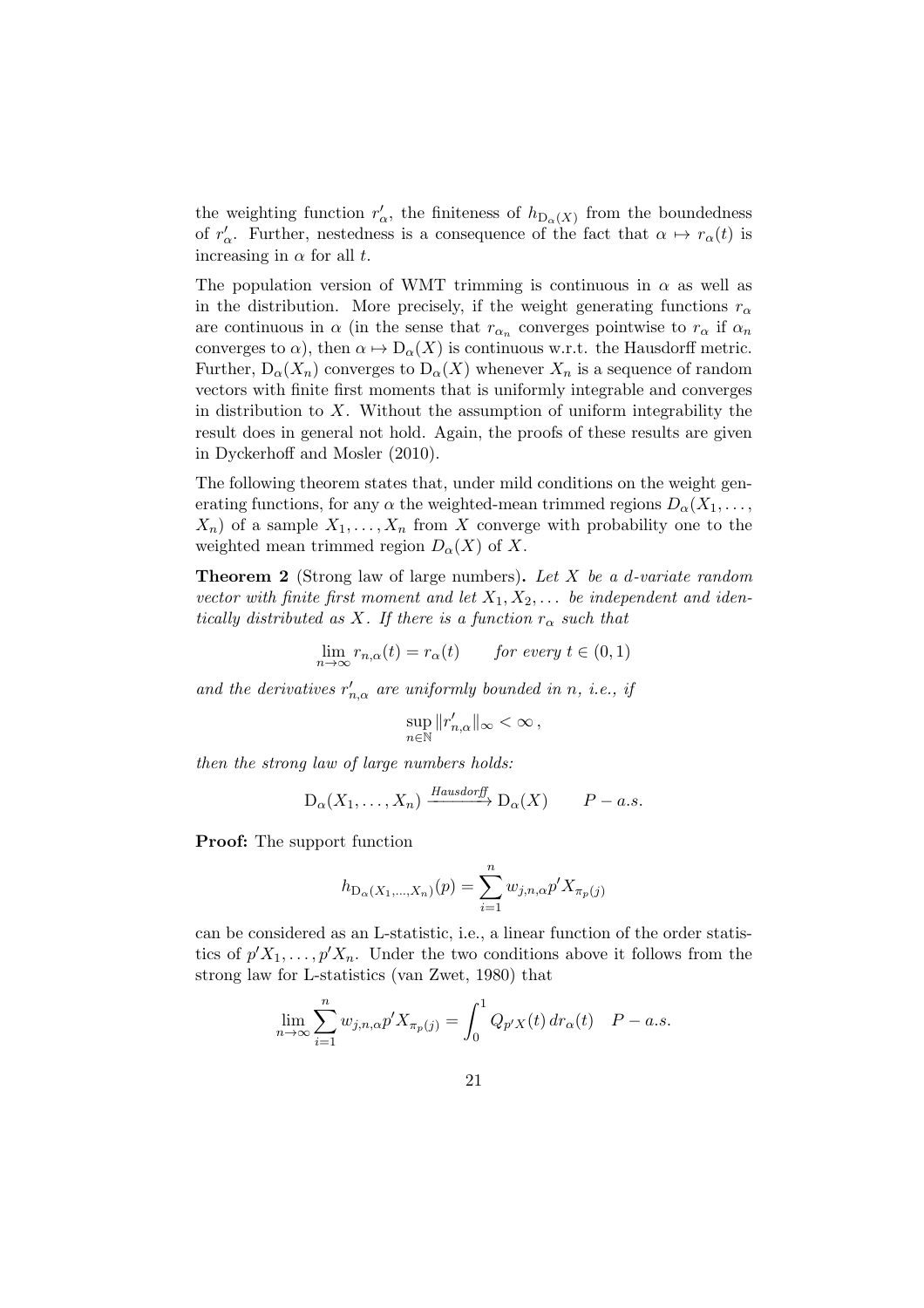To prove that the central regions  $D_{\alpha}(X_1, \ldots, X_n)$  converge in the Hausdorff metric to  $D_{\alpha}(X)$ , we have to show that their support functions converge to  $h_{\mathcal{D}_{\alpha}(X)}$  uniformly on the unit sphere.

From the above we know that for each single  $p \in \mathbb{Q}^d$  we have

$$
P\left(\lim_{n\to\infty}h_{\mathcal{D}_{\alpha}(X_1,\ldots,X_n)}(p)=h_{\mathcal{D}_{\alpha}(X)}(p)\right)=1.
$$

Since the countable union of null sets is again a null set it also holds that

$$
P\left(\lim_{n\to\infty}h_{\mathcal{D}_{\alpha}(X_1,\ldots,X_n)}(p)=h_{\mathcal{D}_{\alpha}(X)}(p) \text{ for all } p\in\mathbb{Q}^d\right)=1.
$$

Thus, with probability one the support functions  $h_{\text{D}_{\alpha}(X_1,...,X_n)}$  converge pointwise on  $\mathbb{Q}^d$  to the desired limit. Theorem 10.8 in Rockafellar (1970) says that pointwise convergence of convex functions on a dense subset implies uniform convergence on each closed bounded subset. Since support functions are convex it follows that

$$
h_{\mathcal{D}_{\alpha}(X_1,\ldots,X_n)}\Big|_{S^{d-1}} \xrightarrow{\text{uniform}} h_{\mathcal{D}_{\alpha}(X)}\Big|_{S^{d-1}} \qquad P-a.s.
$$

We conclude

$$
D_{\alpha}(X_1,\ldots,X_n) \xrightarrow{\text{Hausdorff}} D_{\alpha}(X) \qquad P-a.s.
$$

as it was to be shown.

Example 2. For the zonoid trimmed regions we have the weight generating functions

 $\Box$ 

$$
r_{n,\alpha}(t) = \begin{cases} \frac{t - (1 - \alpha)}{\alpha} & \text{if } 1 - \alpha \le t \le 1, \\ 0 & \text{otherwise.} \end{cases}
$$

Note that  $r_{n,\alpha}$  does not depend on n and that

$$
r'_{n,\alpha}(t) = \begin{cases} 1/\alpha & \text{if } 1 - \alpha \le t \le 1, \\ 0 & \text{otherwise.} \end{cases}
$$

Thus,  $\sup_{n\in\mathbb{N}}||r'_{n,\alpha}||_{\infty}=1/\alpha$ , and the assumptions of Theorem 2 are satisfied.

Example 3. The  $\text{CECH}^*$  regions are generated by

$$
r_{n,\alpha}(t) = t^{1/\alpha}.
$$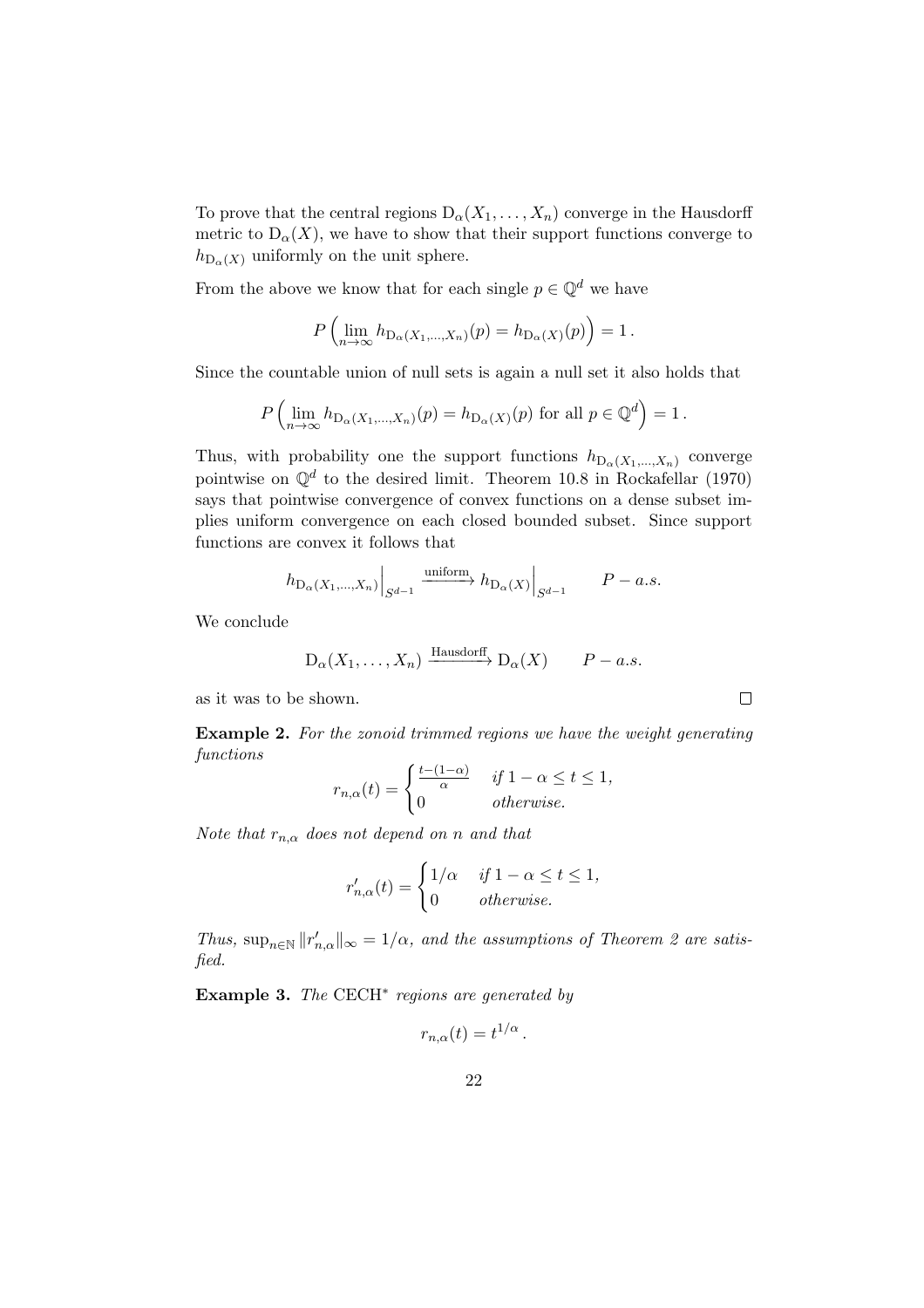As in the case of the zonoid regions, these functions are independent of n. We obtain

$$
r'_{n,\alpha}(t) = \frac{1}{\alpha} t^{\frac{1}{\alpha}-1},
$$

and  $||r'_{n,\alpha}||_{\infty} = 1/\alpha$ . Thus, the assumptions of Theorem 2 are satisfied.

Example 4. For the CECH regions we have

$$
r_{n,\alpha}(t) = \frac{\binom{tn}{1/\alpha}}{\binom{n}{1/\alpha}} = \frac{\Gamma(tn+1)\Gamma(n-\beta+1)}{\Gamma(n+1)\Gamma(tn-\beta+1)},
$$

with  $\beta = 1/\alpha$ . It can be shown that  $r_{n,\alpha}$  is indeed a weight generating function for each n, i.e., it is increasing and convex in t, increasing in  $\alpha$ , and almost everywhere differentiable. The details of the proof can be found in Proposition 10 in the Appendix.

It is well-known that

$$
\lim_{x \to \infty} \frac{\Gamma(x+a)}{\Gamma(x+b)} x^{b-a} = 1,
$$

see, e.g. Abramowitz and Stegun (1965). Therefore,

$$
\lim_{n \to \infty} t^{-\beta} r_{n,\alpha(t)} = \lim_{n \to \infty} \left[ \frac{\Gamma(n+1-\beta)}{\Gamma(n+1)} n^{\beta} \cdot \frac{\Gamma(tn+1)}{\Gamma(tn+1-\beta)} (tn)^{-\beta} \right] = 1.
$$

Thus, the population versions of the CECH and the CECH<sup>∗</sup> regions coincide.

Further, the first derivative of  $r_{n,\alpha}$  is given by

$$
r'_{n,\alpha}(t) = nr_{n,\alpha}(t) [\psi(tn+1) - \psi(tn - \beta + 1)],
$$

where  $\psi$  is the digamma function, see Abramowitz and Stegun (1965). Since  $r_{n,\alpha}$  is convex

$$
||r'_{n,\alpha}||_{\infty} = r'_{n,\alpha}(1) = n [\psi(n+1) - \psi(n-\beta+1)].
$$

From the mean value theorem and the fact that  $\psi'$  is decreasing on  $(0, \infty)$ we conclude

$$
||r'_{n,\alpha}||_{\infty} = n\beta\psi'(\xi) \leq n\beta\psi'(n+1-\beta),
$$

where  $\xi \in [n+1-\beta, n+1]$ . It can be shown that for  $x > 1$  the trigamma function  $\psi'(x)$  is bounded above by  $1/(x-1)$ . Thus,

$$
||r'_{n,\alpha}||_{\infty} \le n\beta\psi'(n+1-\beta) \le \beta\frac{n}{n-\beta} \xrightarrow{n\to\infty} \beta = \frac{1}{\alpha}.
$$

From this now follows  $\sup_{n\in\mathbb{N}} ||r'_{n,\alpha}||_{\infty} < \infty$  and the assumptions of Theorem 2 are satisfied.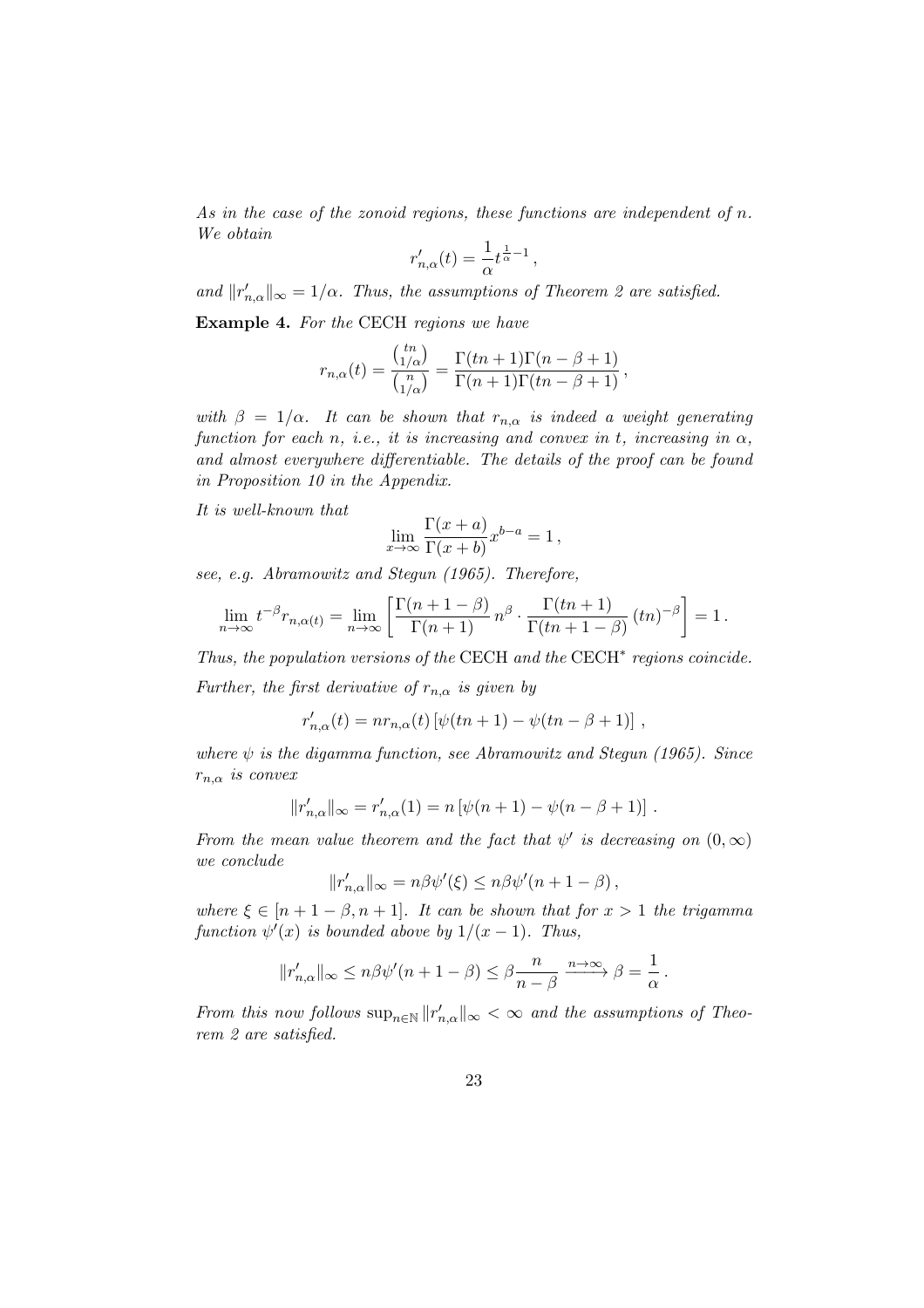Cascos and Molchanov (2007) also considered a continuous version of the univariate population ECH regions. The same weighting function as in Examples 3 and 4,  $r'_{n,\alpha}(t) = \alpha^{-1} t^{\alpha^{-1}-1}$ , is proposed by them.

Example 5. The geometrically trimmed regions are generated by

$$
r_{n,\alpha}(t) = \frac{\alpha^{n(1-t)} - \alpha^n}{1 - \alpha^n},
$$

the derivative being

$$
r'_{n,\alpha}(t) = n \cdot \frac{\alpha^{n(1-t)}(-\ln \alpha)}{1 - \alpha^n}.
$$

Therefore

$$
\sup_{n\in\mathbb{N}}||r'_{n,\alpha}(t)||_{\infty} = \sup_{n\in\mathbb{N}}\left[n\cdot\frac{-\ln\alpha}{1-\alpha^n}\right] = \infty.
$$

By this, the assumptions of Theorem 2 are violated. In fact,

$$
\lim_{n \to \infty} r_{n,\alpha}(t) = \begin{cases} 0, & \text{if } 0 \le t < 1, \\ 1, & \text{if } t = 1. \end{cases}
$$

Thus, all weight generating functions converge to the same limit, independent of the trimming parameter  $\alpha$ . Of course, this suggests that there is no law of large numbers for the geometrical trimming.

## 6 Conclusions

A general notion of trimming multivariate data has been introduced, the weighted-mean trimming, which, in contrast to other existing trimmings like halfspace and simplicial trimming, yields central regions that are continuous, subadditive, and monotone in the data. Further, under mild restrictions the trimmed regions satisfy a strong law of large numbers. Also, the weightedmean trimming satisfies the intersection property, by which the trimmed regions coincide with the upper level sets of a statistical depth function, and the strong projection property, which allows calculating the depth as the infimum of univariate depths regarding data projections in all directions.

Like the existing data depths, the new notion of data depth has many possible applications in describing multivariate data with respect to their location, dispersion and shape, and in testing hypotheses about this. It may be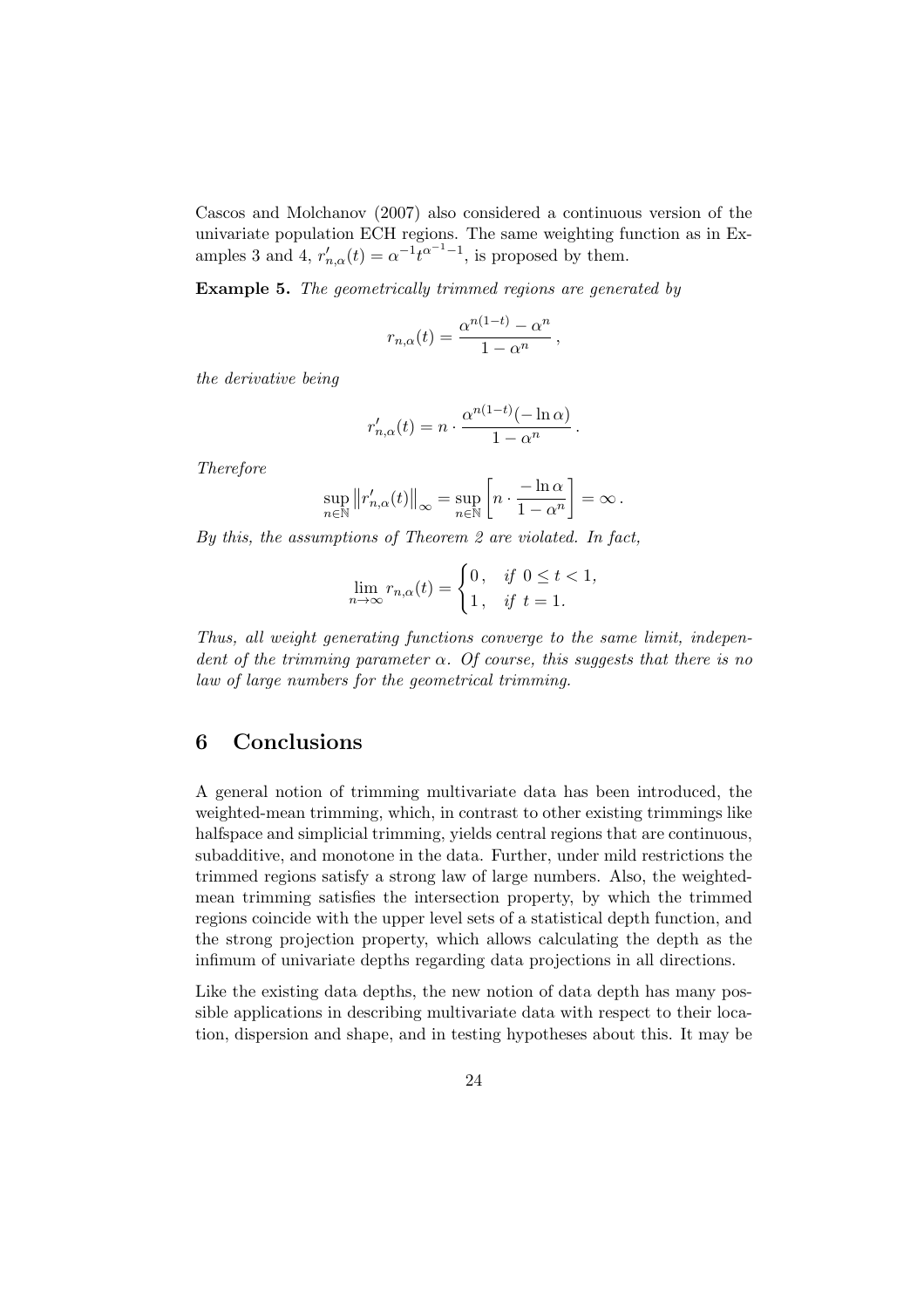also used in risk analysis, clustering data, and similar tasks. Particularly its continuity and subadditivity properties make the new notion a good choice in many of these applications. However, like the Mahalanobis and the zonoid regions, the weighted-mean regions cannot be employed for the detection and elimination of outliers: As each weighted-mean region contains the mean of the data, these regions are not robust; their asymptotic breakdown point is zero.

A crucial issue in applying any notion of trimming and data depth to multivariate data is its computability. Simple is the calculation of Mahalanobis trimmed regions, which are ellipses around the mean and, by this, cannot reflect any asymmetry of the data. For most other notions of trimmed regions in the literature exact algorithms are available only in dimension  $d = 2$ , while at best approximate procedures have been proposed for higher dimensions. An exception are the zonoid trimmed regions; for them an exact algorithm has been constructed (Mosler et al. (2009), also as an R-package) by which they can be efficiently calculated in any dimension. For an extension of this algorithm to the case of general weighted-mean trimmed regions see Bazovkin and Mosler (2010).

### Acknowledgment

We thank two anonymous referees for their careful reading and highly valuable suggestions concerning the presentation of the paper.

## References

- ABRAMOWITZ, M. and STEGUN, I. A. (1965). Handbook of Mathematical Functions with Formulas, Graphs, and Mathematical Tables. Dover, New York.
- BAZOVKIN, P. and MOSLER, K. (2010). An exact algorithm for weightedmean trimmed regions in any dimension. Discussion Paper in Statistics and Econometrics 06/10, University of Cologne.
- Cascos, I. (2007). The expected convex hull trimmed regions of a sample. Computational Statistics 22, 557–569.
- Cascos, I. (2009). Data depth: Multivariate statistics and geometry. In W. Kendall and I. Molchanov, eds., New Perspectives in Stochastic Geometry. Clarendon Press, Oxford University Press, Oxford.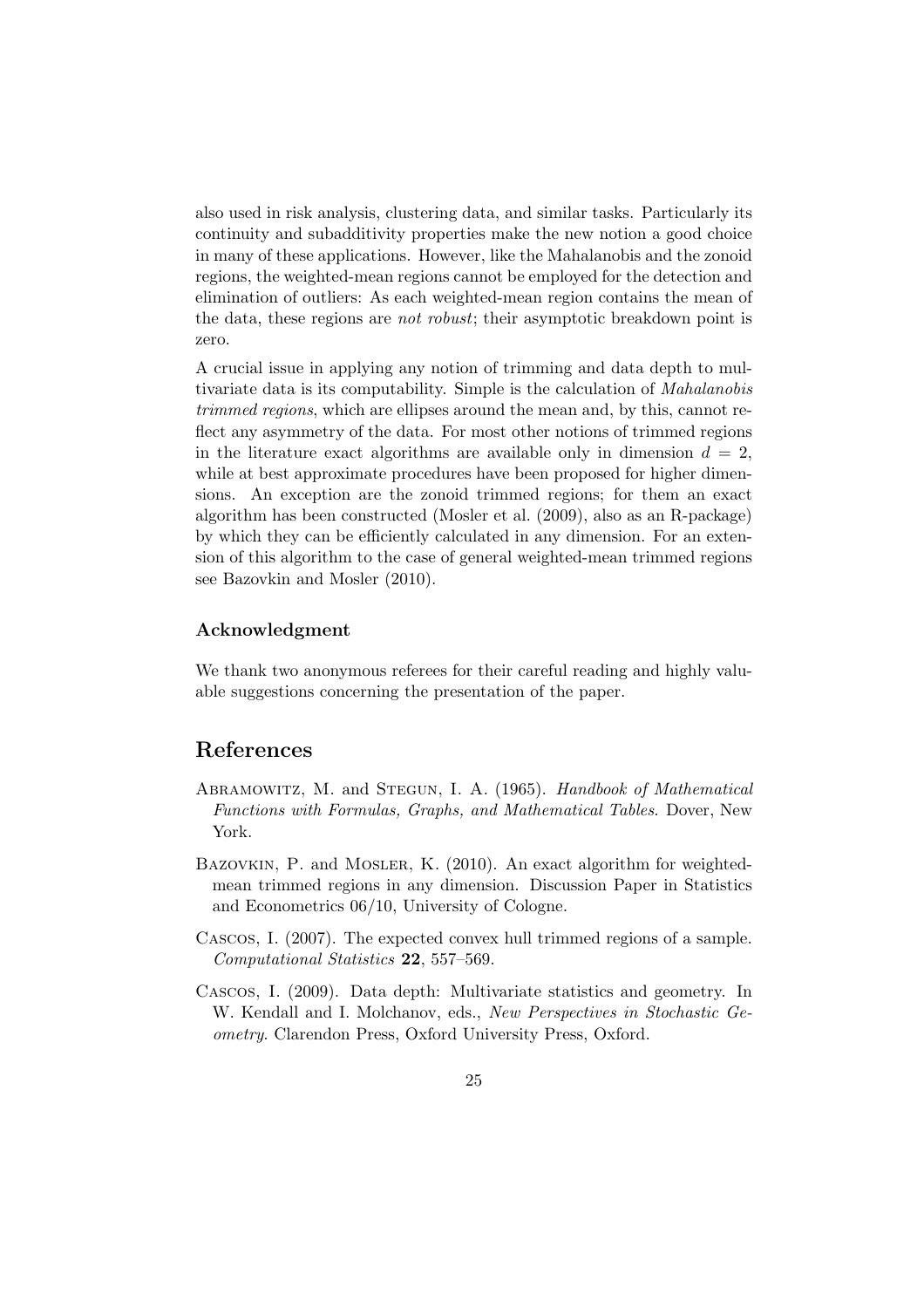- Cascos, I. and Molchanov, I. (2007). Multivariate risks and depthtrimmed regions. Finance and Stochastics 11, 373–397.
- DYCKERHOFF, R. (2000). Computing zonoid trimmed regions of bivariate data sets. In J. Bethlehem and P. van der Heijden, eds., COMPSTAT 2000. Proceedings in Computational Statistics, 295–300. Physica-Verlag, Heidelberg.
- DYCKERHOFF, R. (2002). Inference based on data depth. Chapter 5, in K. Mosler, Multivariate Dispersion, Central Regions and Depth: The Lift Zonoid Approach, Springer, New York.
- DYCKERHOFF, R. (2004). Data depths satisfying the projection property. Allgemeines Statistisches Archiv 88, 163–190.
- DYCKERHOFF, R. and MOSLER, K. (2010). Weighted-mean regions of a probability distribution. Working Paper, University of Cologne.
- HAMPEL, F. R. (1971). A general qualitative definition of robustness.  $An$ nals of Mathematical Statistics 42, 1887–1896.
- Koshevoy, G. and Mosler, K. (1997). Zonoid trimming for multivariate distributions. Annals of Statistics 25, 1998–2017.
- Liu, R. (1990). On a notion of data depth based on random simplices. Annals of Statistics 18, 405–414.
- Liu, R., Parelius, J. M. and Singh, K. (1999). Multivariate analysis by data depth: Descriptive statistics, graphics and inference. Annals of Statistics 27, 783–858. With discussion.
- MARSHALL, A. W. and OLKIN, I. (1979). Inequalities: Theory of Majorization and Its Applications. Academic Press, New York.
- Mosler, K. (2002). Multivariate Dispersion, Central Regions and Depth: The Lift Zonoid Approach. Springer, New York.
- Mosler, K. and Hoberg, R. (2006). Data analysis and classification with the zonoid depth. In R. Liu, R. Serfling and D. Souvaine, eds., Data Depth: Robust Multivariate Analysis, Computational Geometry and Applications, 49–59. American Mathematical Society.
- Mosler, K., Lange, T. and Bazovkin, P. (2009). Computing zonoid trimmed regions in dimension  $d > 2$ . Computational Statistics and Data Analysis 53, 2500–2510.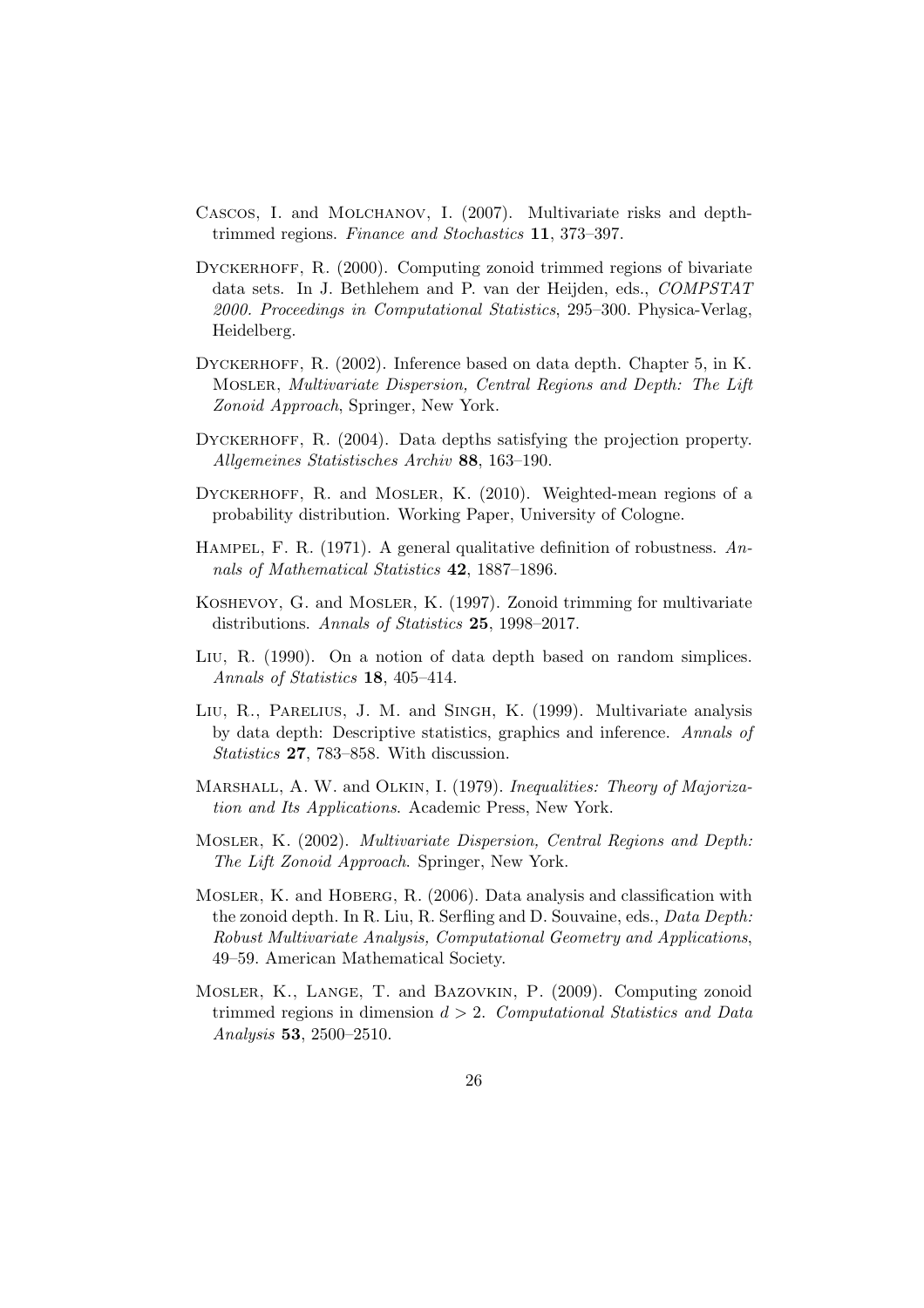- Rockafellar, R. T. (1970). Convex Analysis. John Wiley & Sons, New York.
- SERFLING, R. (2006). Depth functions in nonparametric multivariate inference. In R. Liu, R. Serfling and D. Souvaine, eds., Data Depth: Robust Multivariate Analysis, Computational Geometry and Applications, 1–16. American Mathematical Society.
- Tukey, J. W. (1975). Mathematics and picturing data. In R. James, ed., Proceedings of the 1974 International Congress of Mathematicians, Vancouver, vol. 2, 523–531.
- van Zwet, W. R. (1980). A strong law for linear functions of order statistics. Annals of Probability 8, 986–990.
- Zuo, Y. and SERFLING, R. (2000a). General notions of statistical depth function. Annals of Statistics 28, 461–482.
- Zuo, Y. and SERFLING, R. (2000b). Structural properties and convergence results for contours of sample statistical depth functions. Annals of Statistics 28, 483–499.

## Appendix

The following proposition shows that the generating function of the CECH regions is indeed a weight generating function.

**Proposition 10.** For  $n \in \mathbb{N}$  and  $\alpha \in (\frac{1}{n+1}, 1]$  let

$$
r_{n,\alpha}(t) = \begin{cases} \frac{\binom{tn}{\beta}}{\binom{n}{\beta}} & \text{if } \frac{\beta - 1}{n} < t \le 1, \\ 0 & \text{otherwise,} \end{cases}
$$

where  $\beta = 1/\alpha$ .

Then, the following assertions hold:

- (1)  $r_{n,\alpha}(0) = 0$ ,  $r_{n,\alpha}(1) = 1$ .
- (2)  $r_{n,\alpha}$  is continuous in t.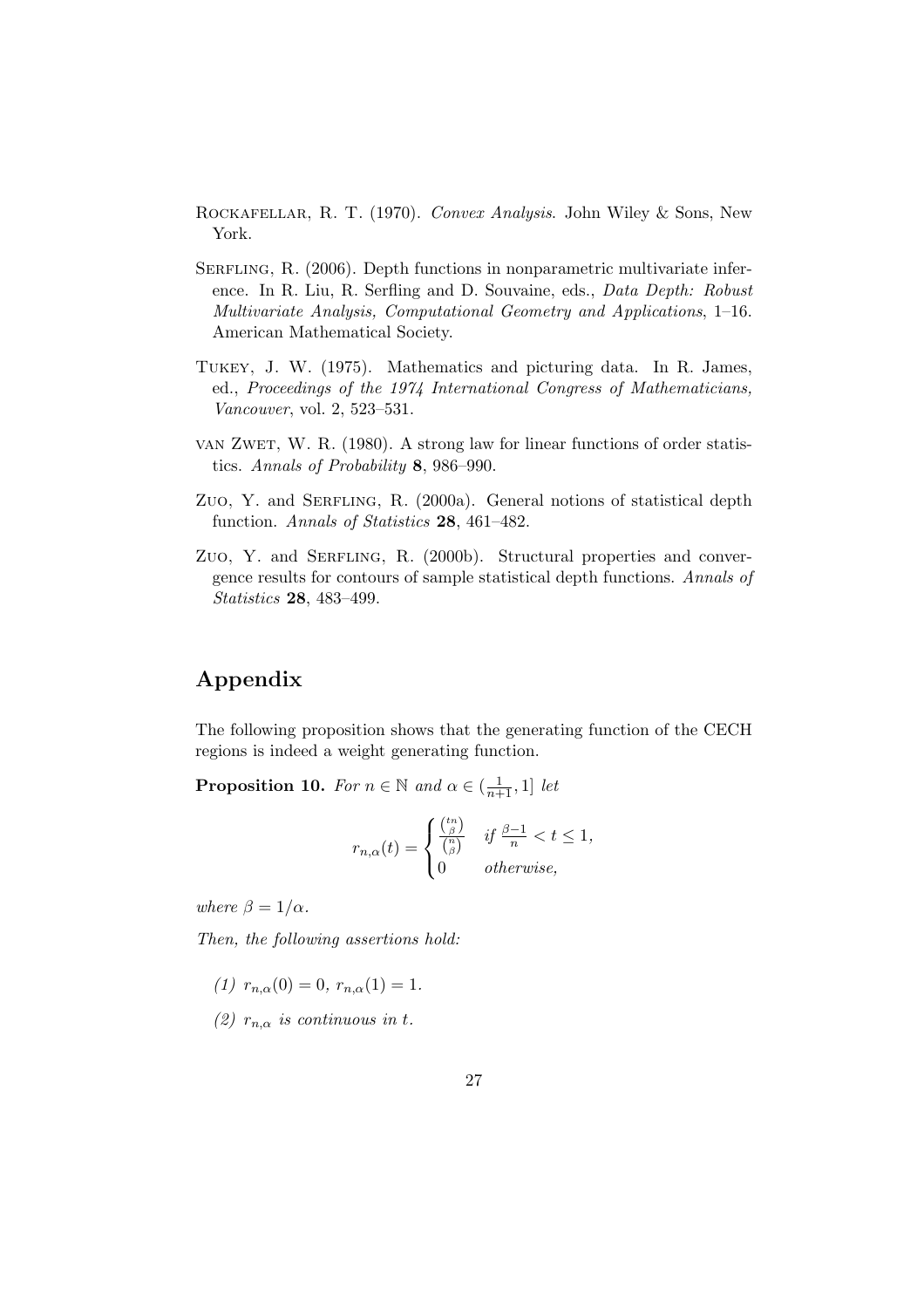- (3)  $r_{n,\alpha}$  is differentiable for  $t \neq \frac{\beta-1}{n}$  $\frac{-1}{n}$ .
- (4)  $r_{n,\alpha}$  is increasing in t.
- (5)  $r_{n,\alpha}$  is convex in t.
- (6)  $r_{n,\alpha}$  is increasing in  $\alpha$ .
- (7)  $\lim_{n\to\infty} r_{n,\alpha}(t) = t^{1/\alpha}$  for all  $t \in [0,1].$
- (8)  $\sup_{n\in\mathbb{N}}||r'_{n,\alpha}||_{\infty}<\infty$

**Proof:** If  $\frac{1}{n+1} < \alpha \leq 1$  then  $0 \leq \frac{\beta-1}{n} < 1$  and (1) follows.

For  $t > (\beta - 1)/n$  the function  $r_{n,\alpha}$  can be written as

$$
r_{n,\alpha}(t) = \frac{\Gamma(tn+1)\Gamma(n-\beta+1)}{\Gamma(n+1)\Gamma(tn-\beta+1)}.
$$

From  $t > (\beta - 1)/n$  it follows that  $tn - \beta + 1 > 0$ . Thus, all arguments of the gamma function are positive. Since  $\Gamma(x)$  is positive and continuous for  $x > 0$ it follows that  $r_{n,\alpha}$  is continuous for  $t \neq (\beta - 1)/n$ . Since  $\lim_{x\searrow 0} \Gamma(x) = \infty$ we have  $\lim_{t\to(\beta-1)/n} r_{n,\alpha}(t) = 0$ . Therefore,  $r_{n,\alpha}$  is also continuous at  $t =$  $(\beta - 1)/n$  and (2) is proved.

The derivatives of the gamma functions are given by

$$
\Gamma'(z) = \Gamma(z)\psi(z)
$$
 and  $\Gamma''(z) = \Gamma(z) [\psi^2(z) + \psi'(z)],$ 

where  $\psi$  and  $\psi'$  are the digamma and trigamma functions, respectively, see Abramowitz and Stegun (1965). Thus, the first two derivatives of  $r_{n,\alpha}$  are given by

$$
\frac{dr_{n,\alpha}(t)}{dt} = nr_{n,\alpha}(t) [\psi(tn+1) - \psi(tn - \beta + 1)],\n\frac{d^2r_{n,\alpha}(t)}{dt^2} = n^2r_{n,\alpha}(t) [(\psi(tn+1) - \psi(tn - \beta + 1))^2\n+ (\psi'(tn+1) - \psi'(tn - \beta + 1))].
$$

Therefore, (3) holds. Since  $\psi$  is increasing for  $x > 0$ , we see that  $r'_{n,\alpha}(t) \ge 0$ for  $t > (\beta - 1)/n$ , which proves (4).

Differentiating w.r.t.  $\alpha$  yields

$$
\frac{dr_{n,\alpha}(t)}{d\alpha} = \frac{1}{\alpha^2} r_{n,\alpha}(t) \left[ \psi(tn+1) - \psi(tn-\beta+1) \right],
$$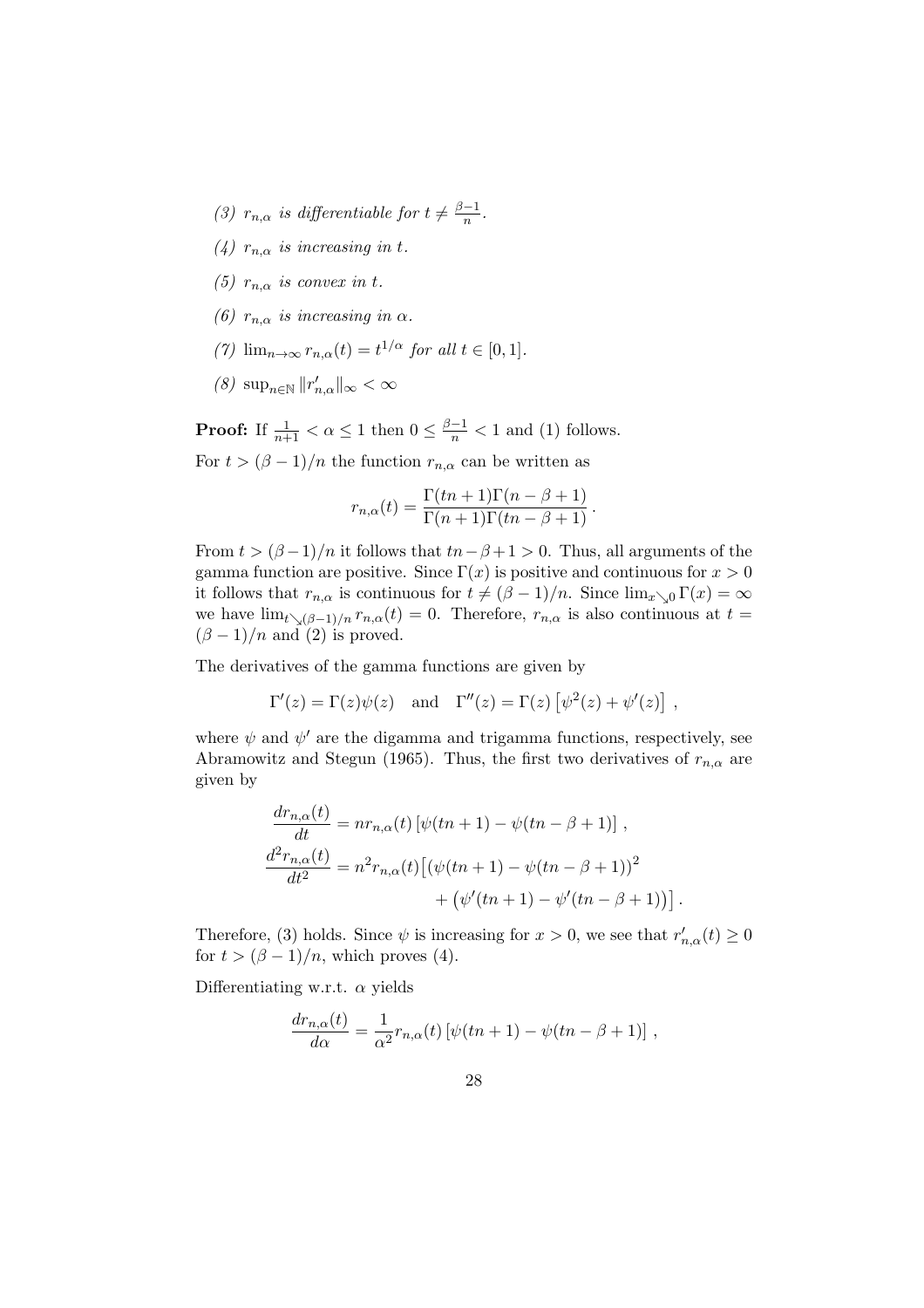which is also positive for  $\alpha > (tn + 1)^{-1}$ . This proves (6).

It is well-known that

$$
\lim_{x \to \infty} \frac{\Gamma(x+a)}{\Gamma(x+b)} x^{b-a} = 1,
$$

see, e.g. Abramowitz and Stegun (1965). Therefore,

$$
\lim_{n \to \infty} t^{-\beta} r_{n,\alpha(t)} = \lim_{n \to \infty} \left[ \frac{\Gamma(n+1-\beta+1)}{\Gamma(n+1)} n^{\beta} \cdot \frac{\Gamma(tn+1)}{\Gamma(tn+1-\beta)} (tn)^{-\beta} \right] = 1,
$$

which implies (7).

To prove (5) we need the following two lemmas.

**Lemma 1.** For  $a \in (0, \infty)$  let  $f_a : (0, \infty) \to \mathbb{R}$  be defined by

$$
f_a(x) = \frac{1 - e^{-ax}}{1 - e^{-x}}.
$$

Then, the following assertions hold:

- 1.  $f_a$  is decreasing iff  $a \geq 1$ .  $f_a$  is increasing iff  $a \leq 1$ .
- 2.  $\lim_{x\to 0} f_a(x) = a$  and  $\lim_{x\to \infty} f_a(x) = 1$
- 3.  $1 \le f_a(x) \le a$  if  $a > 1$ , and  $a \le f_a(x) \le 1$  if  $a < 1$ .

Proof: The assertions follow by routine calculation.

 $\Box$ 

**Lemma 2.** For  $a \in (0,\infty)$  let the function  $g_a : (0,\infty) \to \mathbb{R}$  be defined by  $g_a(x) = \Gamma(x+a)/\Gamma(x)$ . Then,  $g_a$  is convex iff  $a \ge 1$  and concave iff  $a \le 1$ .

**Proof:** The second derivative of  $g_a$  is given by

$$
g''_a(x) = \frac{\Gamma(x+a)}{\Gamma(x)} \left[ (\psi(x+a) - \psi(x))^2 + (\psi'(x+a) - \psi'(x)) \right].
$$

Since  $\Gamma(x+a)/\Gamma(x) > 0$  we just have to consider the factor in brackets.

For  $\psi$  and  $\psi'$  the following integral representations hold (see Abramowitz and Stegun, 1965)

$$
\psi(x) = \int_0^\infty \left( \frac{e^{-t}}{t} - \frac{e^{-xt}}{1 - e^{-t}} \right) dt
$$
 and  $\psi'(x) = \int_0^\infty \frac{te^{-xt}}{1 - e^{-t}} dt$ .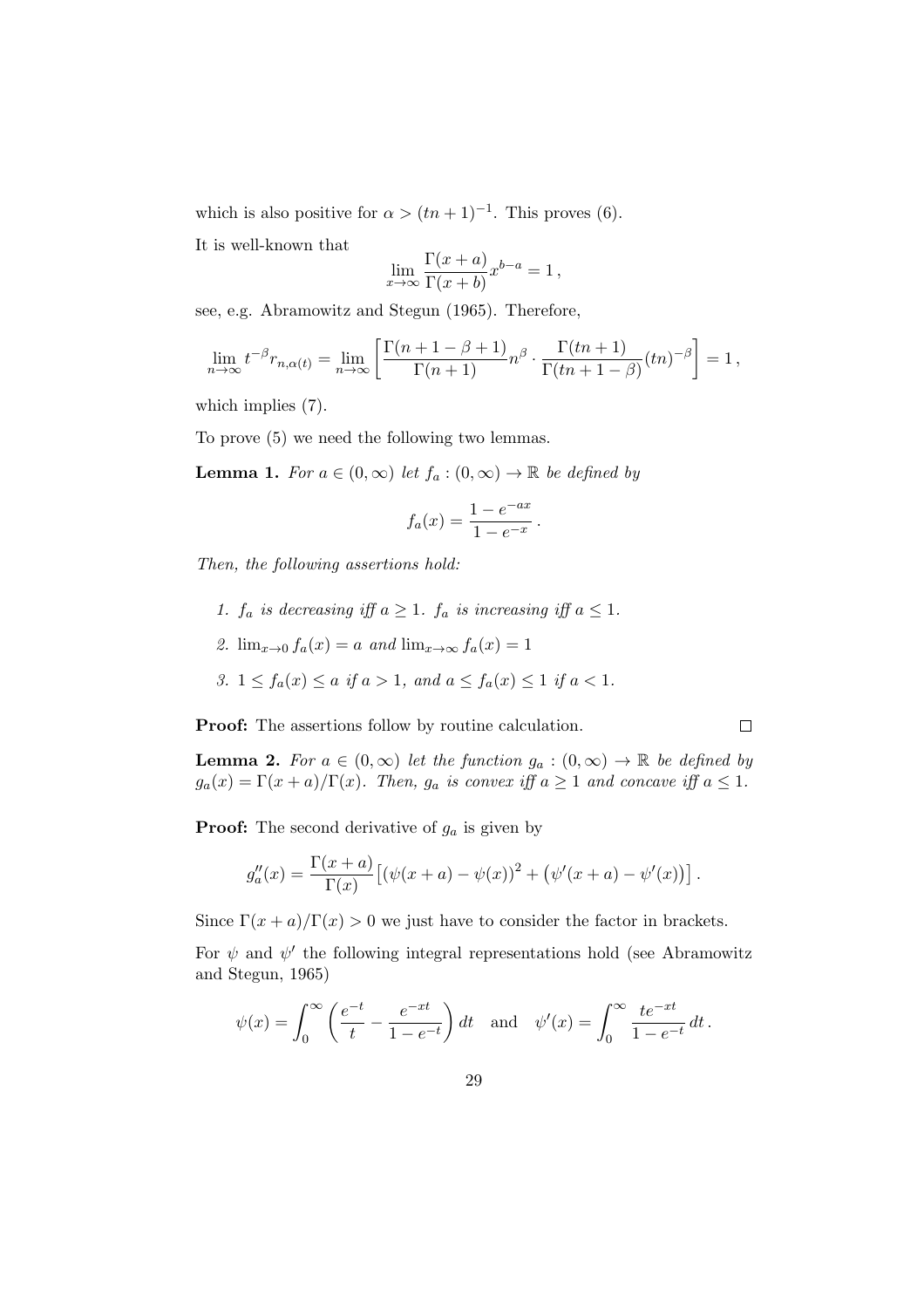Therefore

$$
\psi(x+a) - \psi(x) = \int_0^\infty \frac{e^{-xt} - e^{-(x+a)t}}{1 - e^{-t}} dt = \int_0^\infty \frac{1 - e^{-at}}{1 - e^{-t}} e^{-xt} dt
$$

and

$$
\psi'(x+a) - \psi'(x) = \int_0^\infty \frac{te^{-(x+a)t} - te^{-xt}}{1 - e^{-t}} dt = -\int_0^\infty \frac{1 - e^{-at}}{1 - e^{-t}} te^{-xt} dt.
$$

Now,

$$
[\psi(x+a) - \psi(x)]^2 + [\psi'(x+a) - \psi'(x)]
$$
  
= 
$$
\left(\int_0^\infty \frac{1 - e^{-at}}{1 - e^{-t}} e^{-xt} dt\right)^2 - \int_0^\infty \frac{1 - e^{-at}}{1 - e^{-t}} te^{-xt} dt
$$

The term in parentheses is the Laplace transform of the function  $f_a$  defined above. Since the product of Laplace transforms is the Laplace transform of the convolution we see that

$$
[\psi(x+a) - \psi(x)]^2 + [\psi'(x+a) - \psi'(x)]
$$
  
=  $\int_0^\infty \int_0^t f_a(u) f_a(t-u) du e^{-xt} dt - \int_0^\infty f_a(t) te^{-xt} dt$   
=  $\int_0^\infty \left[ \frac{1}{t} \int_0^t f_a(u) f_a(t-u) du - f_a(t) \right] te^{-xt} dt.$ 

From Lemma 1 it follows that, for  $a > 1$ ,

$$
f_a(u)f_a(t-u) \ge f_a(t) \ge 1.
$$

Therefore,

$$
\frac{1}{t} \int_0^t f_a(u) f_a(t-u) \, du - f_a(t) \ge \frac{1}{t} \int_0^t f_a(t) \, du - f_a(t) = f_a(t) - f_a(t) = 0,
$$

and thus

$$
[\psi(x+a) - \psi(x)]^{2} + [\psi'(x+a) - \psi'(x)] \ge 0
$$

Conversely, if  $a < 1$  we get  $f_a(u) f_a(t - u) \le f_a(t) \le 1$  and thus

$$
[\psi(x+a) - \psi(x)]^{2} + [\psi'(x+a) - \psi'(x)] \leq 0,
$$

which finishes the proof of the lemma.